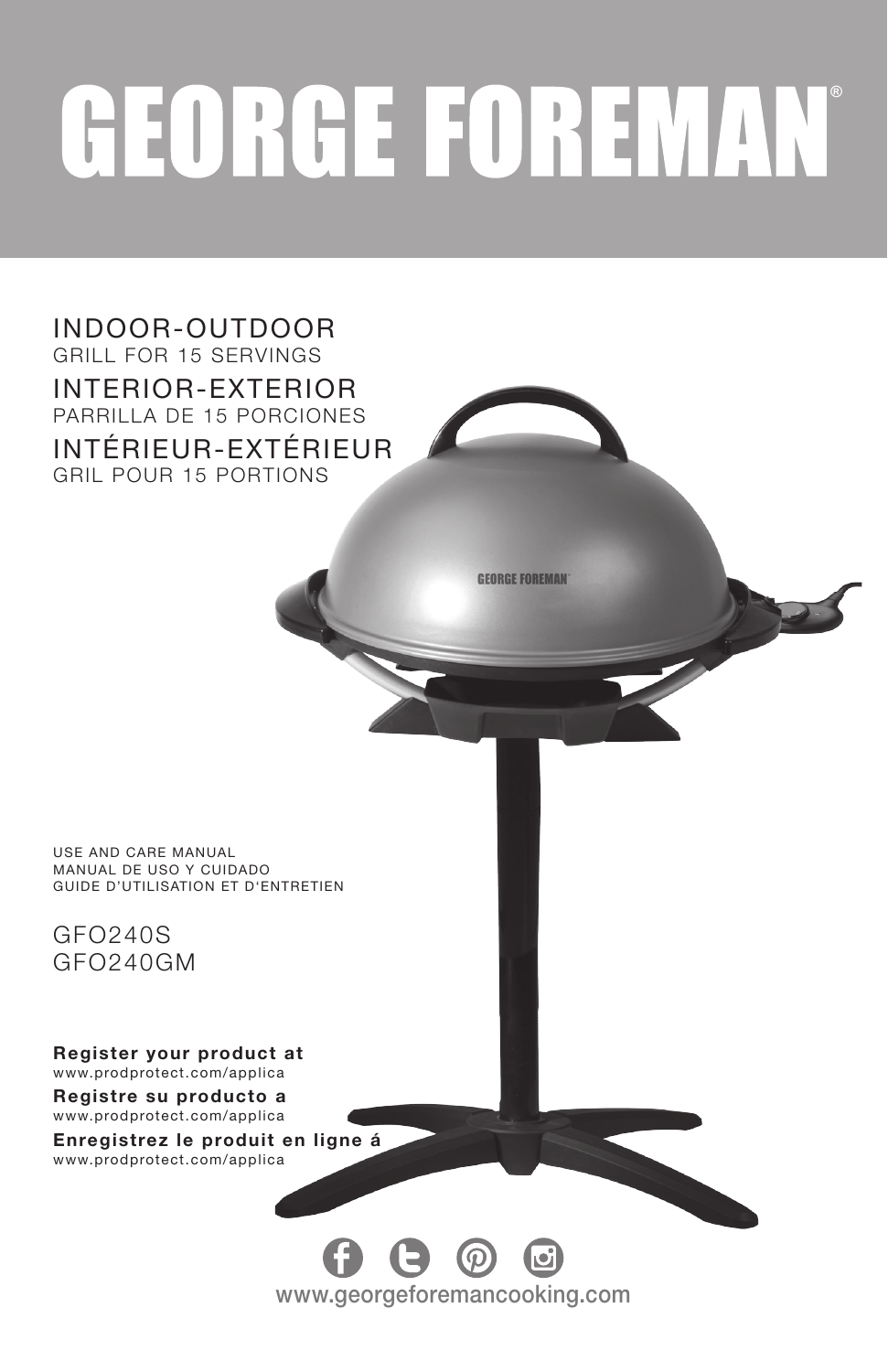# PLEASE READ AND SAVE THIS USE AND CARE BOOK. IMPORTANT SAFEGUARDS.

 When using electrical appliances, always follow basic safety precautions to reduce the risk of fire, electric shock, and/or injury, including the following:

- Read all instructions.
- Do not touch hot surfaces. Use handles or knobs.
- To protect against electrical shock do not immerse cord, plugs or appliance in water or other liquid.
- Close supervision is necessary when any appliance is used by or near children.
- Unplug from outlet when not in use and before cleaning. Allow to cool before putting on or taking off parts and before cleaning the appliance.
- Do not operate any appliance with a damaged cord or plug, or after the appliance malfunctions or has been damaged in any manner. Contact consumer support.
- The use of accessory attachments not recommended by the appliance manufacturer may cause injuries.
- Do not let cord hang over edge of table or counter, or touch hot surfaces.
- Do not place on or near a hot gas or electric burner, or in a heated oven.
- Extreme caution must be used when moving an appliance containing hot oil or other hot liquids.
- Always attach plug to appliance first, then plug cord into the wall outlet. To disconnect, turn any control to OFF, then remove plug from wall outlet.
- Do not use this appliance for other than intended use.
- Fuel, such as charcoal briquettes, is not to be used with this appliance.
- Use only on properly grounded outlet.
- This appliance is not intended for use by persons (including children) with reduced physical, sensory or mental capabilities, or lack of experience and knowledge, unless they have been given supervision or instruction concerning use of the appliance by a person responsible for their safety.
- Children should be supervised to ensure that they do not play with the appliance.
- This product is not intended for outdoor storage
- Be sure legs are assembled and fastened properly.
- See instructions regarding assembly of pedestal under "ASSEMBLY INSTRUCTIONS" on page 4.

# SAVE THESE INSTRUCTIONS. This product is for household use only.

#### GROUNDED PLUG

As a safety feature, this product is equipped with a grounded plug, which will only fit into a three-prong outlet. Do not attempt to defeat this safety feature. Improper connection of the grounding conductor may result in the risk of electric shock. Consult a qualified electrician if you are in doubt as to whether the outlet is properly grounded.

#### TAMPER-RESISTANT SCREW

Warning: This appliance is equipped with a tamper-resistant screw to prevent removal of the outer cover. To reduce the risk of fire or electric shock, do not attempt to remove the outer cover. There are no user-serviceable parts inside. Repair should be done only by authorized service personnel.

#### ELECTRICAL CORD

1. A short power cord is provided to reduce the risk resulting from becoming entangled in or tripping over a longer cord.

- 2. If a long detachable power cord or extension cord is used:
- a) The marked electrical rating of the cord set or extension cord should be at least as great as the electrical rating of the appliance, and
- b) The cord should be arranged so that it will not drape over the countertop or tabletop where it can be pulled on by children or tripped over unintentionally.
- c) Outdoor extension cords should be used with outdoor use products and are surface marked with the suffix letter "W" and with a tag stating, "SUITABLE FOR USE WITH OUTDOOR APPLIANCES".
- d) The extension cord should be kept dry and off the ground.
- e) Store product indoors when not in use out of reach of children.
- f) Do not clean this product with a water spray or the like.

Note: If the power cord is damaged, it should be replaced by qualified personnel; in Latin America, by an authorized service center.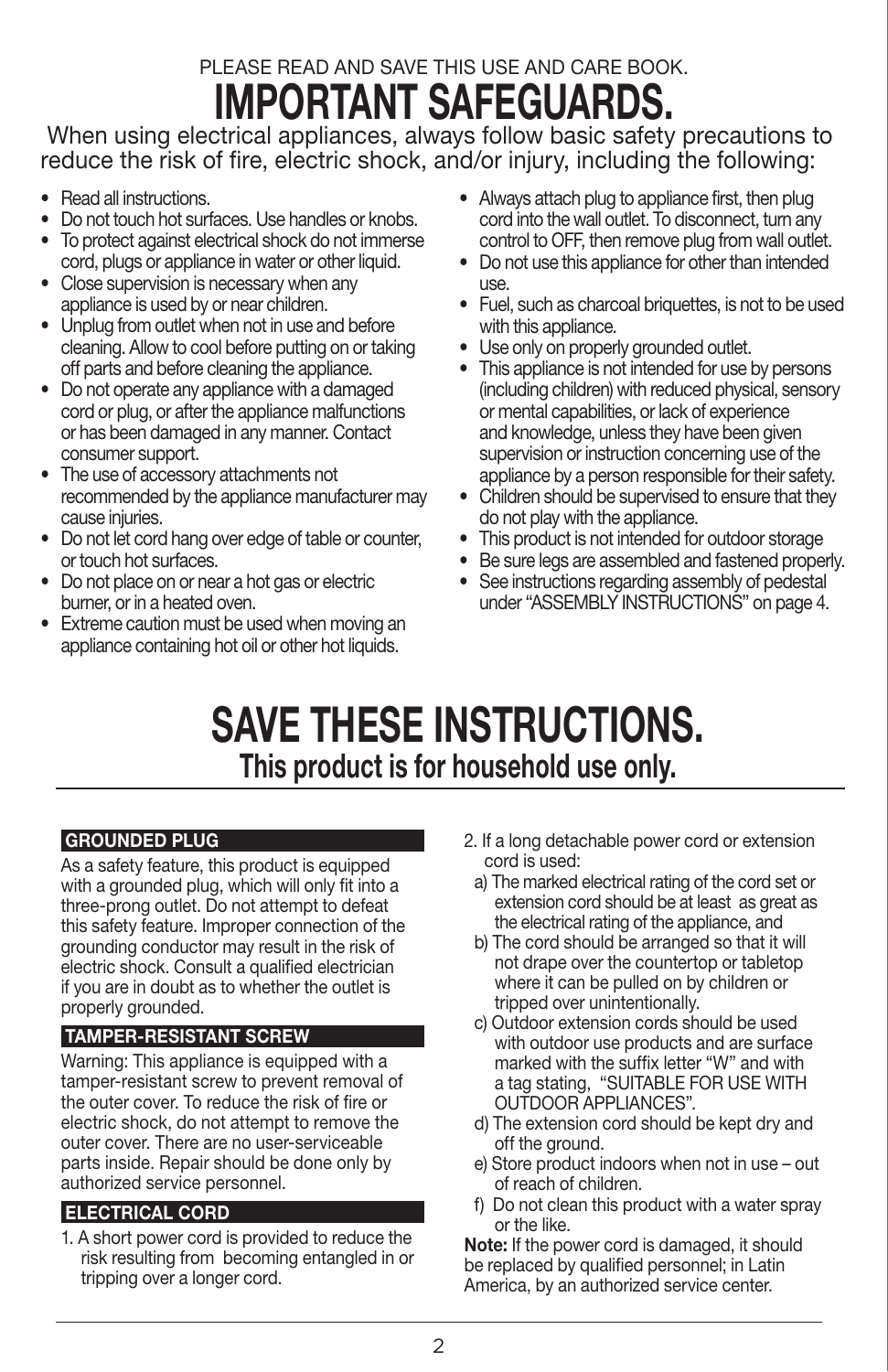# GETTING TO KNOW YOUR INDOOR-OUTDOOR GRILL

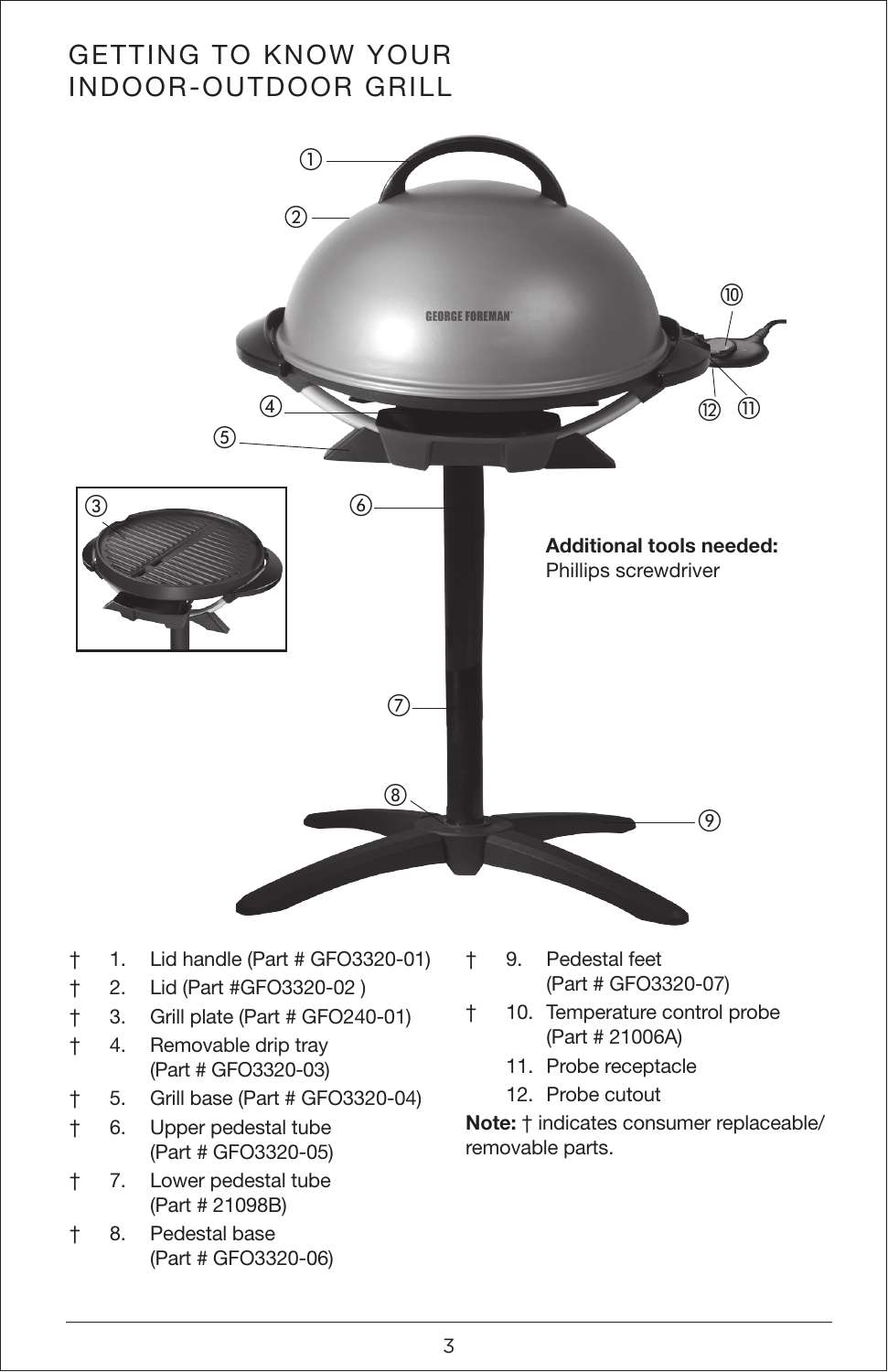# HOW TO USE

This product is for household use only.

# GETTING STARTED

- Remove all packing material, any stickers, and the plastic band around the power plug.
- Remove and save literature.
- Please visit www.prodprotect.com/applica to register your warranty.
- Wash grill plate, drip tray and lid with warm, soapy water. Wipe dry.

**Important:** Do not immerse temperature control probe in water or any other liquid. To clean, wipe with a damp cloth and dry thoroughly.

# ASSEMBLY INSTRUCTIONS

- 1. Assemble pedestal tube by connecting two halves of tube. Insert the tapered end of the Upper Pedestal Tube into the top of the Lower Pedestal Tube and screw the Tubes together.
- 2. Insert pedestal feet into pedestal base until they click into place. Place pedestal base on a flat, level surface.
- 3. Insert slotted end of assembled pedestal tube into center hole of pedestal base and push down firmly.
- 4. Place grill base on top of pedestal tube assembly, ensuring hole in center of grill base engages with tube.
- 5. Place drip tray securely into position inside grill base.
- 6. Rotate grill base until the notch on the bottom of the grill plate is aligned with the slot in the upper pedestal tube. Position grill securely on grill base. Attach clip from upper pedestal tube to grill base.
- 7. Attach lid handle to lid from the inside using a screwdriver and included screws.
- 8. Place lid over grill. Your grill is now ready to use!

# GRILLING OUTDOORS

- 1. Turn temperature control probe to OFF position and attach securely into probe receptacle.
- 2. Plug into standard electrical outlet. Align desired temperature setting with indicator light. Place lid securely on grill. Allow grill to preheat to desired temperature – for approximately 10 minutes.
- 3. Carefully remove lid and place food onto grill; cover for most foods. Cook until done, turning at least once halfway through cooking time for most food. Adjust temperature as needed.

Tip: Light on temperature control probe will cycle on and off as grill thermostat maintains proper temperature. This is normal operation.

Note: Condensation may collect on inside of lid when cooking.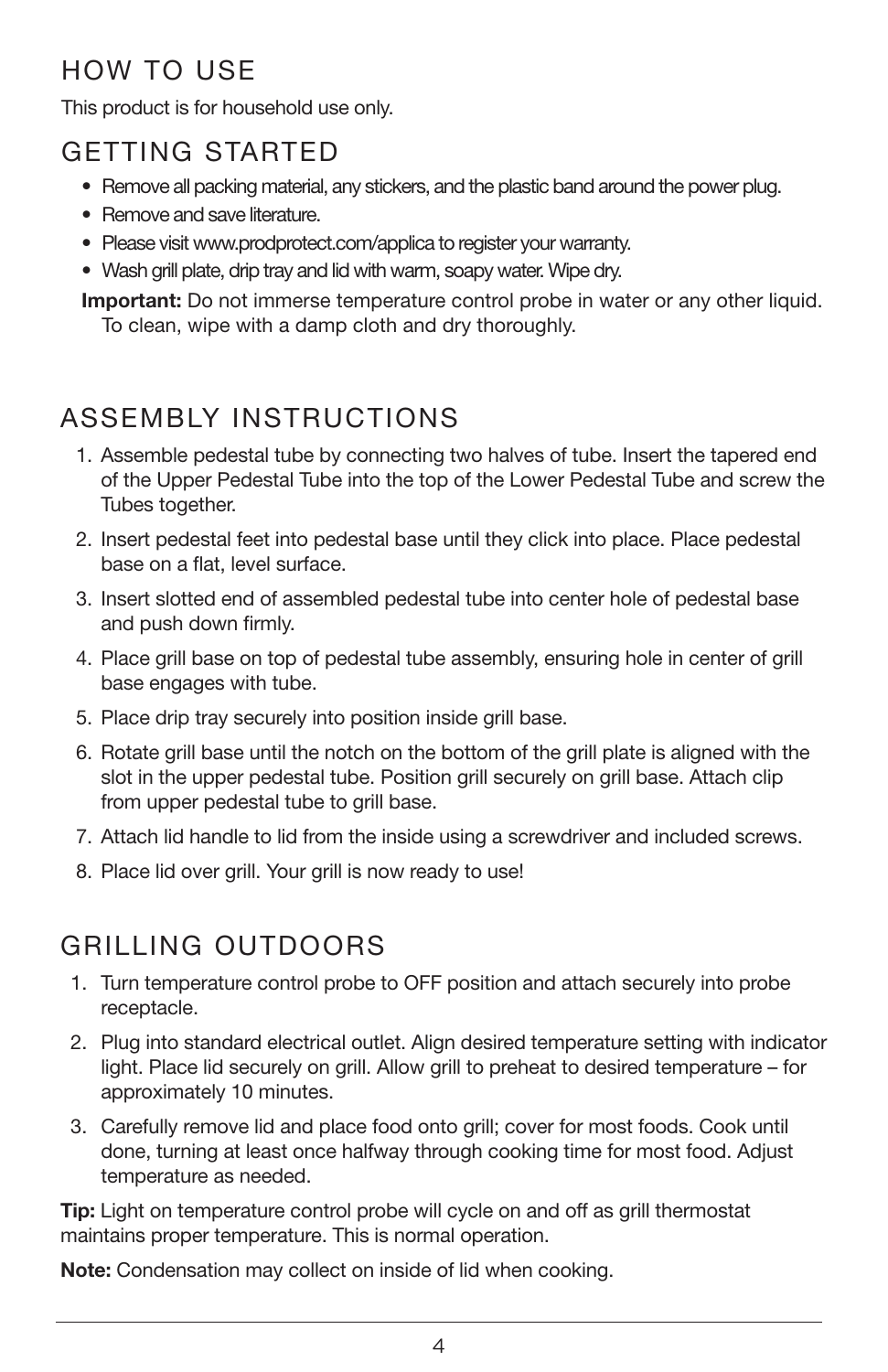**Important:** Use caution when removing lid.

4. When finished cooking, turn temperature control probe to OFF position. Temperature probe indicator light will go out. Unplug and allow grill to cool before disassembling and cleaning. See CARE AND CLEANING.

Note: Temperature control probe may be turned to setting 1 to keep foods warm for short periods of time.

Note: Use only plastic or wooden utensils on grill surface.

Caution: Grill surfaces are hot during use. Allow grill, drip tray, lid and grill base to cool completely before handling and cleaning.

# USING INDOORS

• To use your grill indoors, simply unclip grill base from upper pedestal tube, then lift grill base off pedestal tube and place on a heat-resistant surface.

Important: Never use grill without the grill base securely in place.

Caution: Some countertop finishes are more affected by heat than others; make sure the countertop surface can withstand temperatures of 150°F to prevent discoloration or other damage to countertop surface.

# CARE AND CLEANING

#### Caution: To avoid accidental burns, allow your grill to cool completely.

This product contains no user serviceable parts. Refer service to qualified service personnel.

- 1. Unplug and allow grill to cool before disassembling and cleaning. Thoroughly clean all parts after each use.
- 2. Remove temperature control probe (DO NOT IMMERSE). Wipe with a damp cloth and dry thoroughly.
- 3. Remove grill base and empty drip tray.
- 4. Wash grill plate, drip tray and lid with warm, soapy water. Wipe dry.

**Important:** Do not use metallic scrubbing pads, steel wool or any abrasive cleaners to clean any part of your grill; use only nylon or nonmetallic scrubbing pads.

Caution: Temperature control probe receptacle must always be completely dry before use. Make sure receptacle is dry before inserting control probe.

Note: This product is not intended for outdoor storage.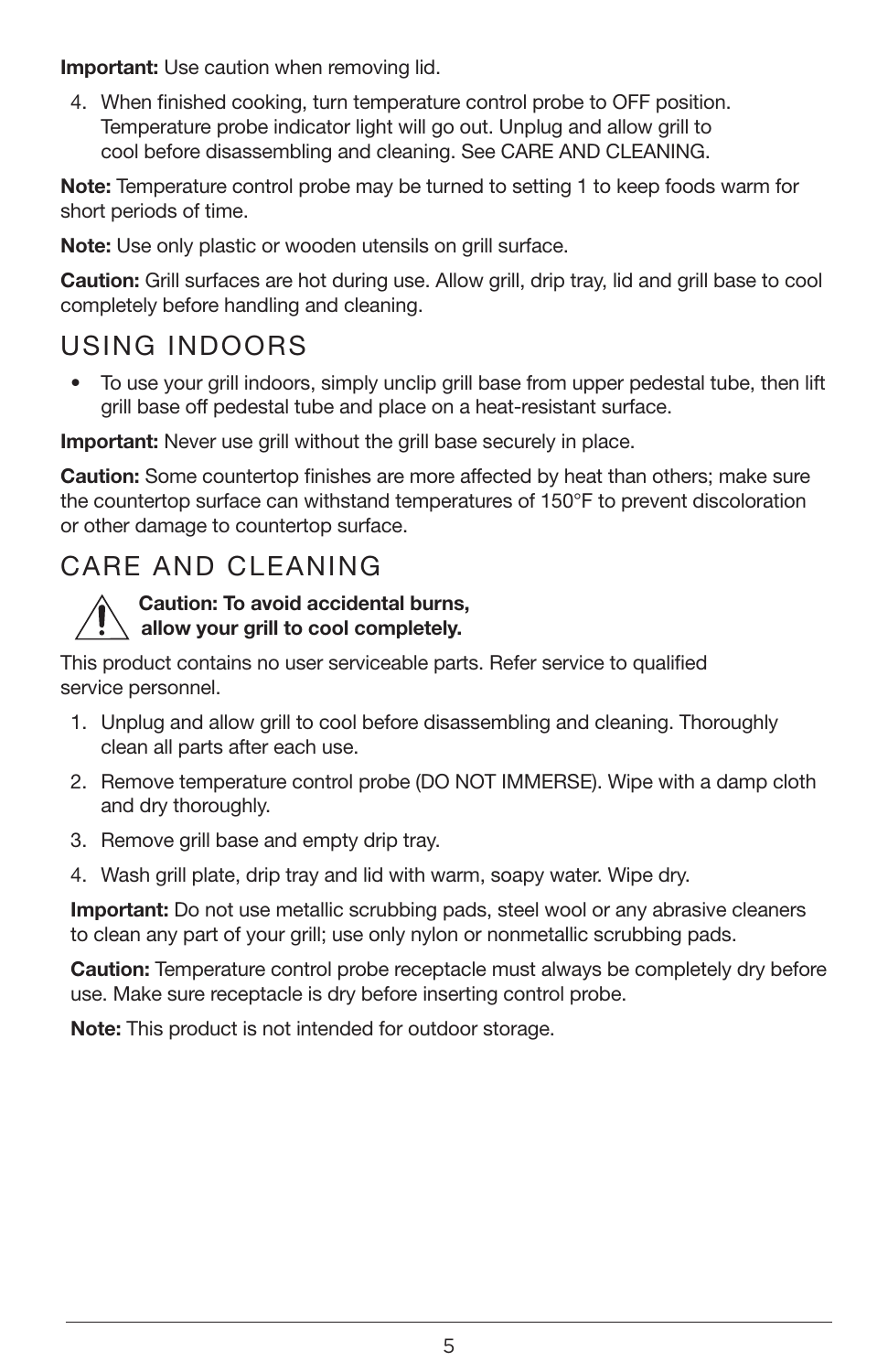# COOKING CHART

The following chart is meant to be used as a guideline only. Cooking time will depend on the thickness of the food. To be sure your food is cooked, USDA recommends using a meat thermometer to test for doneness. Insert the meat thermometer into the thickest part of the meat until the temperature stabilizes.

| Food                                                                                                                                                                                | Temp<br>Settina | <b>Cook Time</b><br>turn food halfway through cooking                                                                         | Comments                                                                                 |  |
|-------------------------------------------------------------------------------------------------------------------------------------------------------------------------------------|-----------------|-------------------------------------------------------------------------------------------------------------------------------|------------------------------------------------------------------------------------------|--|
| <b>MEATS</b>                                                                                                                                                                        |                 |                                                                                                                               |                                                                                          |  |
| Hamburgers, fresh,<br>5 oz.                                                                                                                                                         | #4              | 8-10 min. per side or until 160°F                                                                                             | Shape into patties no<br>more than 1/2- inch thick.                                      |  |
| Beef Kabobs                                                                                                                                                                         | #4              | 4-6 min. per side for medium rare<br>5-6 min. per side for medium                                                             | Cut meat and veggies<br>into 1-inch cubes. Soak<br>wooden skewers to<br>prevent burning. |  |
| Lean, boneless<br>steak (NY Strip,<br>Sirloin, Tenderloin)                                                                                                                          | #5              | Medium rare (130-140°F) 3-4 min per side<br>Medium (140-150°F) 4-6 min. per side<br>Medium well (155-160°F) 6-8 min. per side | Based on a 6 oz. chop,<br><sup>3⁄4-1</sup> inch thick                                    |  |
| Hot Dogs                                                                                                                                                                            | #4              | 3-4 min or until 145°F                                                                                                        | Turn for even grilling.                                                                  |  |
| <b>POULTRY</b>                                                                                                                                                                      |                 |                                                                                                                               |                                                                                          |  |
| Boneless, skinless<br>chicken breast                                                                                                                                                | #4              | 10-12 min. per side or until a minimum<br>temperature of 165°F at the thickest part.                                          | Pound or cut chicken<br>to an even thickness for<br>more even cooking.                   |  |
| Ground Turkey<br><b>Burgers</b>                                                                                                                                                     | #4              | 8-10 min. per side or until a<br>minimum of 160°F                                                                             | Shape patties into<br>1/2-inch thickness                                                 |  |
| <b>PORK</b>                                                                                                                                                                         |                 |                                                                                                                               |                                                                                          |  |
| Boneless pork<br>chops                                                                                                                                                              | #4              | 6-7 min. per side or until a minimum<br>of $145^{\circ}$ F                                                                    | Based on 34-inch<br>thickness. Let rest 2-3 min.                                         |  |
| <b>FISH/SEAFOOD</b>                                                                                                                                                                 |                 |                                                                                                                               |                                                                                          |  |
| Salmon fillets<br>(5 oz.), skinless                                                                                                                                                 | #5              | 3-4 min. per side or until a minimum<br>of $145^{\circ}$ F                                                                    | Brush surface of salmon<br>with oil before grilling to<br>prevent sticking.              |  |
| Shrimp                                                                                                                                                                              | #5              | 2-3 min. per side or until pink                                                                                               | Toss shrimp with a little<br>salt before grilling.                                       |  |
| Thin fish fillets (Pan<br>fish, tilapia, sole)                                                                                                                                      | #4              | 3-4 min. per side or until 145°F                                                                                              | Brush with oil to prevent<br>sticking                                                    |  |
| <b>VEGETABLES</b> - Toss vegetables in oil to add flavor and keep them from drying out. If needed, start<br>on #4 setting then reduce to a lower temperature and cook until tender. |                 |                                                                                                                               |                                                                                          |  |
| Asparagus                                                                                                                                                                           | #4              | 6-8 min. or until tender, turning half<br>way through grilling                                                                | Grilling time will vary<br>depending on diameter.                                        |  |
| Bell peppers, seeded<br>and quartered                                                                                                                                               | #4              | 3-4 min. per side                                                                                                             |                                                                                          |  |
| Onion slices                                                                                                                                                                        | #4              | 4-6 min. per side                                                                                                             | $1/2$ -inch thick                                                                        |  |
| Summer squash<br>(yellow, zucchini),<br>sliced                                                                                                                                      | #4              | 4-5 min. per side                                                                                                             |                                                                                          |  |
| <b>OTHER</b>                                                                                                                                                                        |                 |                                                                                                                               |                                                                                          |  |
| Refrigerated pizza                                                                                                                                                                  | #4              | 12-14 min. or until pizza is hot and<br>cheese is melted.                                                                     | Frozen pizza is not<br>recommended for grilling.                                         |  |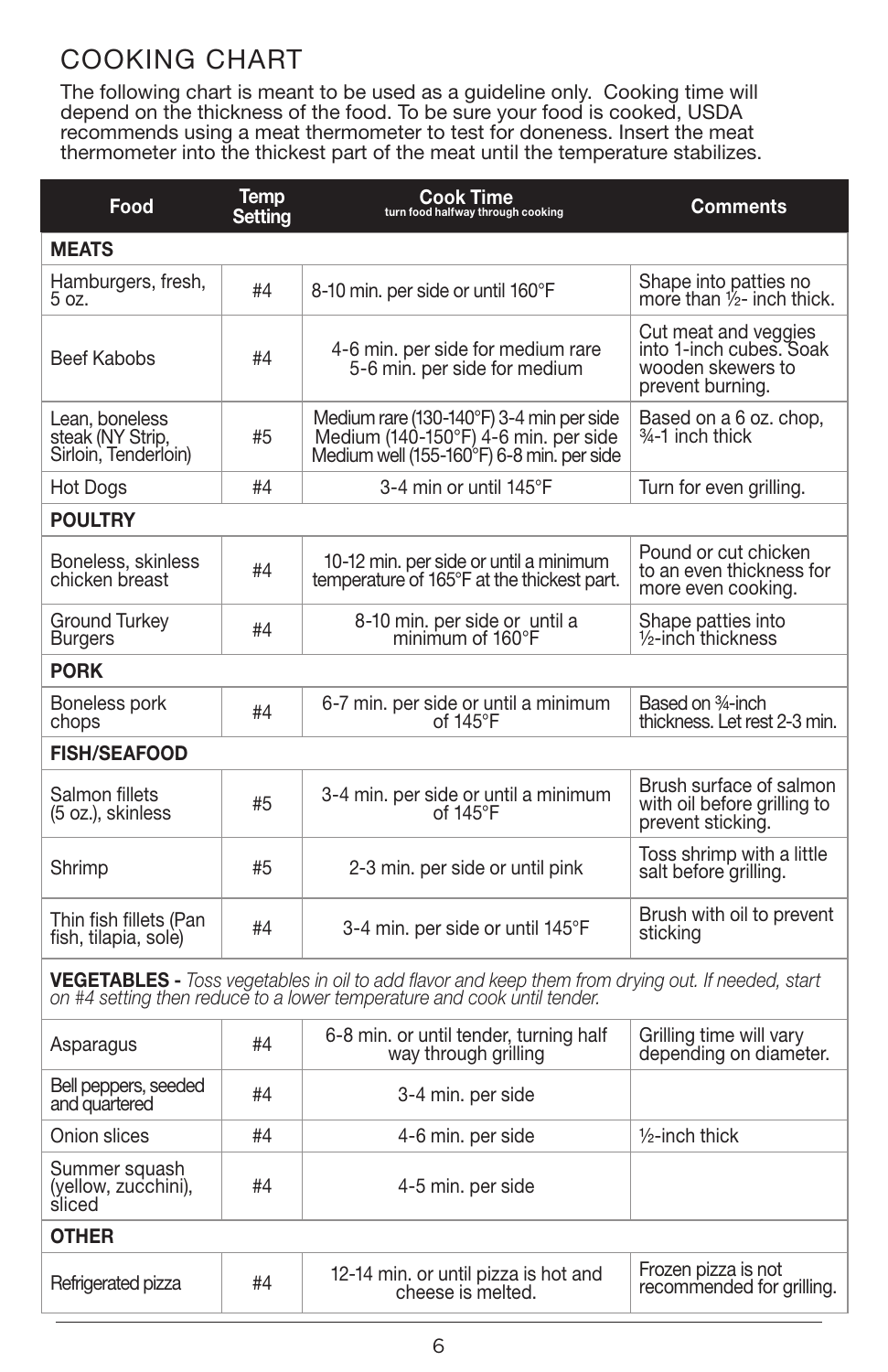# ASIAN BARBEQUE BEEF KABOBS

Prep Time: 15 min Total Time: 30 min

#### Ingredients:

½ cup ketchup 3 Tbsp. Hoisin sauce 1 ½ lbs. sirloin steak, cut into 1 ½ inch pieces ½ fresh, peeled and cored pineapple, cut into 1-inch pieces 1 green bell pepper, cut into 1-inch pieces

#### Directions:

Mix ketchup and Hoisin sauce in bowl. Add beef and toss until coated. Preheat your grill on setting #4. Arrange steak, pineapple and green pepper alternately on 6 (10 inch) skewers. Grill kabobs 10-15 minutes for medium doneness (160°F), turning once and brushing with extra sauce.

Serve with white or brown rice if desired.

Servings: 6

# BLACKENED SALMON

*Rub this spicy seasoning into the salmon before grilling.*

Prep Time: 5 min Total Time: 15 min

#### Ingredients:

1 Tbsp. paprika ½ Tbsp. cayenne pepper ½ Tbsp. onion powder 1 tsp. salt ¼ tsp. black pepper <sup>1</sup>/<sub>8</sub> tsp. EACH: thyme, basil and oregano 2 salmon fillets 2 tsp. olive oil

#### Directions:

Mix spices together in a small bowl. Preheat your grill on setting #5. Brush the surfaces of the salmon fillets with olive oil; top with spice mixture. Grill 4-5 minutes on each side until done (min. of 145°F).

#### Servings: 2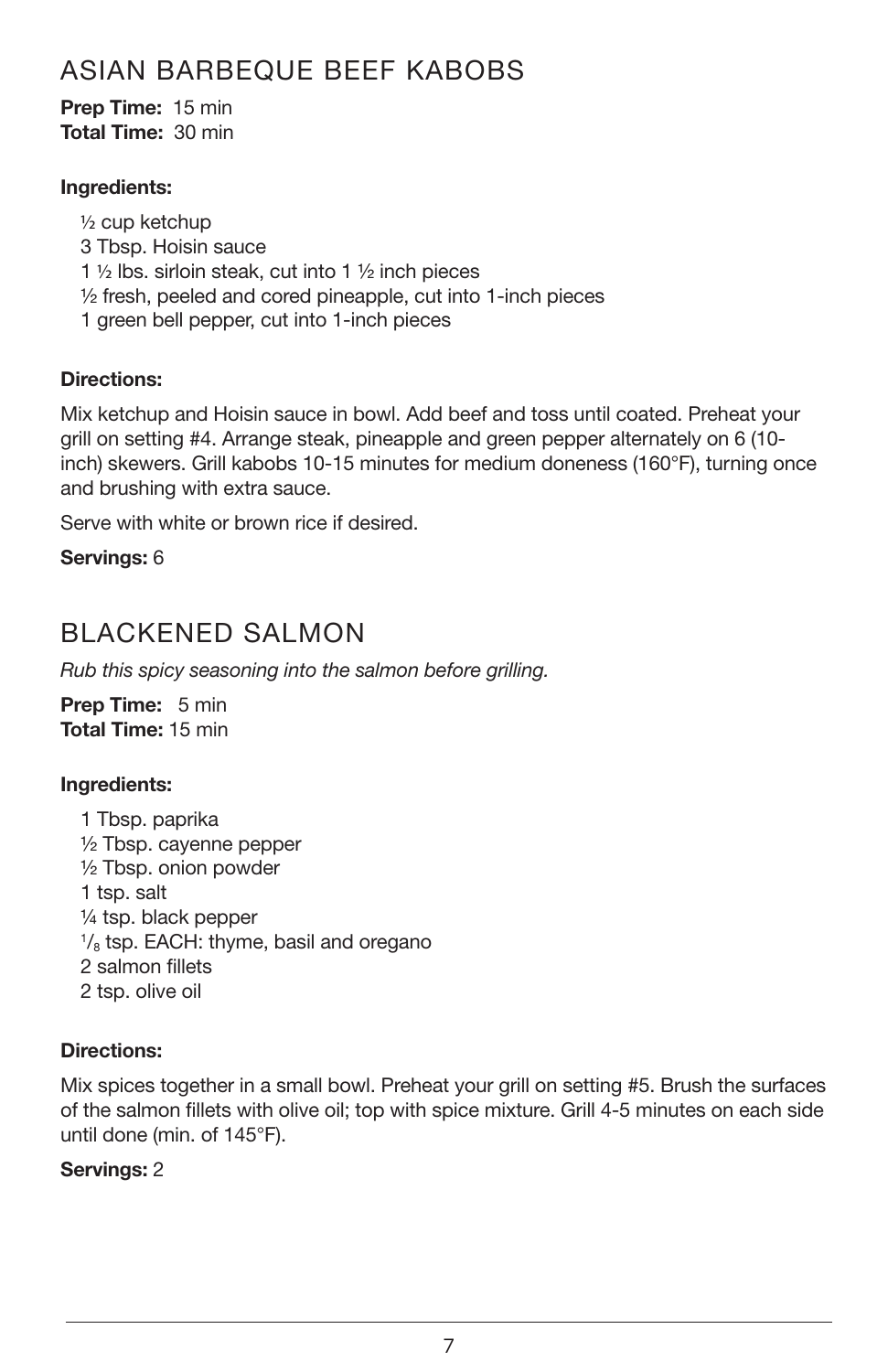# CHICKEN FAJITAS

*Wrap up grilled, marinated chicken breast, peppers and onions in warm flour tortillas.*

**Prep Time:** 25 Min, including refrigeration Total Time: 40 Min

#### Ingredients:

2 Tbsp. vegetable oil 1 medium green bell pepper, cored, seeded and cut into strips 1 medium red bell pepper, cored, seeded and cut into strips 1 medium onion, sliced 1 tsp. paprika 1 tsp. chili powder 1 tsp. cumin 1 tsp. garlic powder 1 tsp. kosher salt 1 Tbsp. fresh lime juice 1 ½ lbs. boneless, skinless chicken breast, pounded to ½-inch thickness 8 (8-inch) flour tortillas, warmed Shredded lettuce, shredded cheese, guacamole, salsa and sour cream, for topping

#### Directions:

Place oil into a small mixing bowl. Add peppers and onions; toss to coat. Set aside Place spices into a sealable plastic bag. Add lime juice and chicken, seal and gently knead chicken to coat. Refrigerate 15-30 minutes. Preheat your grill on setting #4. Cook chicken 5-6 minutes on each side, until done (165°F). Remove chicken from grill; let stand 3 minutes. Cut chicken into strips. Meanwhile, place peppers and onions on grill; cook, turning frequently until tender crisp. To serve, spoon chicken, vegetables and your choice of toppings down center of tortillas; fold in half.

#### Servings: 8

# GRILLED ASPARAGUS WITH FFTA CHEESE

Prep Time: 5 Min Total Time: 15 Min

#### Ingredients:

1 lb. fresh asparagus, cleaned and trimmed 2 Tbsp. olive oil ¼ tsp. crushed red pepper flakes  $1/3$  cup crumbled feta cheese

Directions:

Preheat your grill on setting #4. Toss asparagus with olive oil and red pepper flakes. Grill covered, 4 to 5 minutes. Turn asparagus and grill an additional 4 min. or until tender crisp. Remove from grill. Top with feta cheese before serving.

#### Servings: 4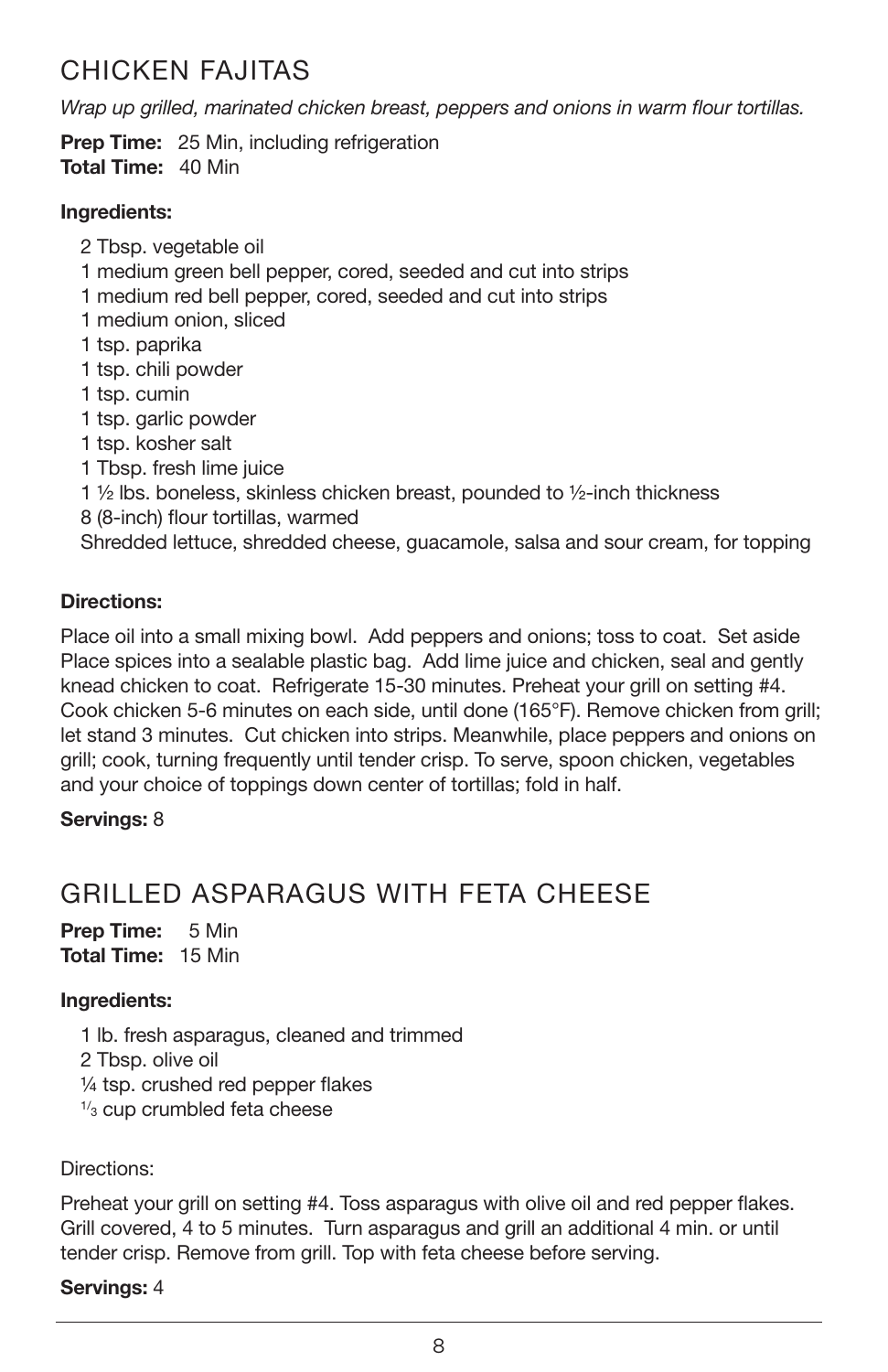# TACO BURGER

#### Prep Time: 20 Min Total Time: 20 Min

#### Ingredients:

1 lb. ground beef 1 pkg. taco seasoning 1 small onion, chopped 4 hamburger buns 4 cheddar cheese slices 4 lettuce leaves 4 tomato slices ¼ cup mayonnaise ¼ cup salsa

#### Directions:

Preheat your grill on setting #3. Mix hamburger, taco seasoning and onion; shape into 4 (1/2-inch thick) patties. Grill burgers 4 to 5 minutes on each side or until done (160°F). Remove from grill; top with cheese slices. Mix together mayonnaise and salsa. Fill each bun with lettuce, tomato, burger and salsa.

#### Servings: 4

Variation: *For slider size burgers, shape into 8 (2 oz.) balls. Flatten slightly and grill 4-5 minutes on each side or until 160°F. Serve on small sandwich buns with toppings.*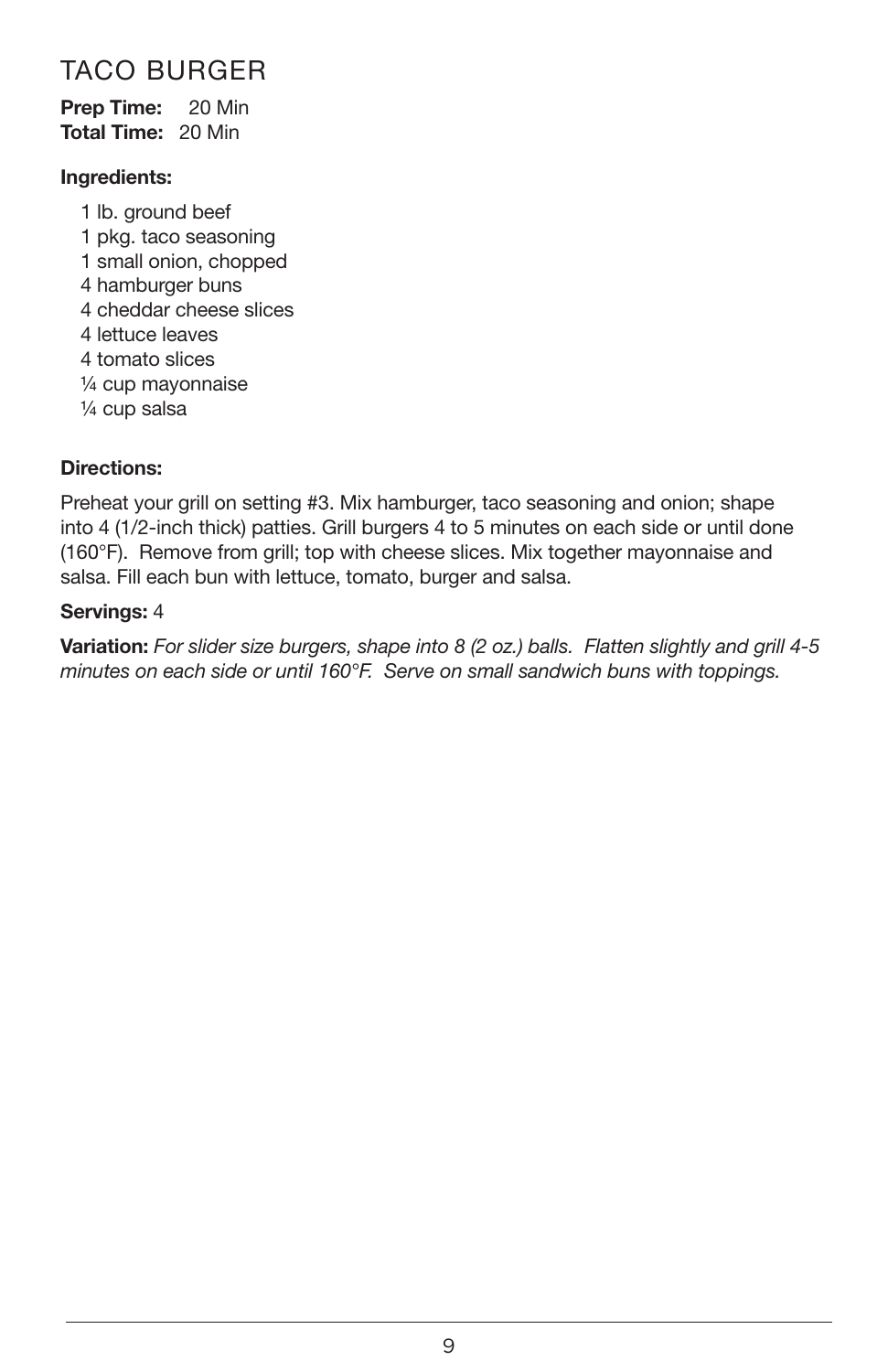# WARRANTY AND CUSTOMER SERVICE INFORMATION

For support or any questions regarding your appliance, call the appropriate 800 number listed within this section. Please DO NOT return the product to the place of purchase. Also, please DO NOT mail product back to manufacturer, nor bring it to a service center. You may also want to consult our Product Protection Center at www. prodprotect.com/applica .

#### Three-Year Limited Warranty

(Applies only in the United States and Canada)

#### What does my warranty cover?

• Your warranty covers any defect in material or workmanship provided; however, the liability of Spectrum Brands Inc. will not exceed the purchase price of product.

#### How long is the warranty period?

• Your warranty extends three years from the date of original purchase with proof of purchase.

#### What support does my warranty provide?

• Your warranty provides you with a reasonably similar replacement product that is either new or factory refurbished.

#### How do you get support?

- Save your receipt as proof of date of sale.
- Visit the online service website at www.prodprotect.com/applica, or call toll-free 1-800-231-9786, for general warranty service.
- If you need parts or accessories, please call 1-800-738-0245.

#### What does my warranty not cover?

- Damage from commercial use
- Damage from misuse, abuse or neglect
- Products that have been modified in any way
- Products used or serviced outside the country of purchase
- Glass parts and other accessory items that are packed with the unit
- Shipping and handling costs associated with the replacement of the unit
- Consequential or incidental damages (Please note, however, that some states do not allow the exclusion or limitation of consequential or incidental damages, so this limitation may not apply to you.)

#### How does state law affect my warranty?

• This warranty gives you specific legal rights. You may also have other rights that vary from state to state or province to province.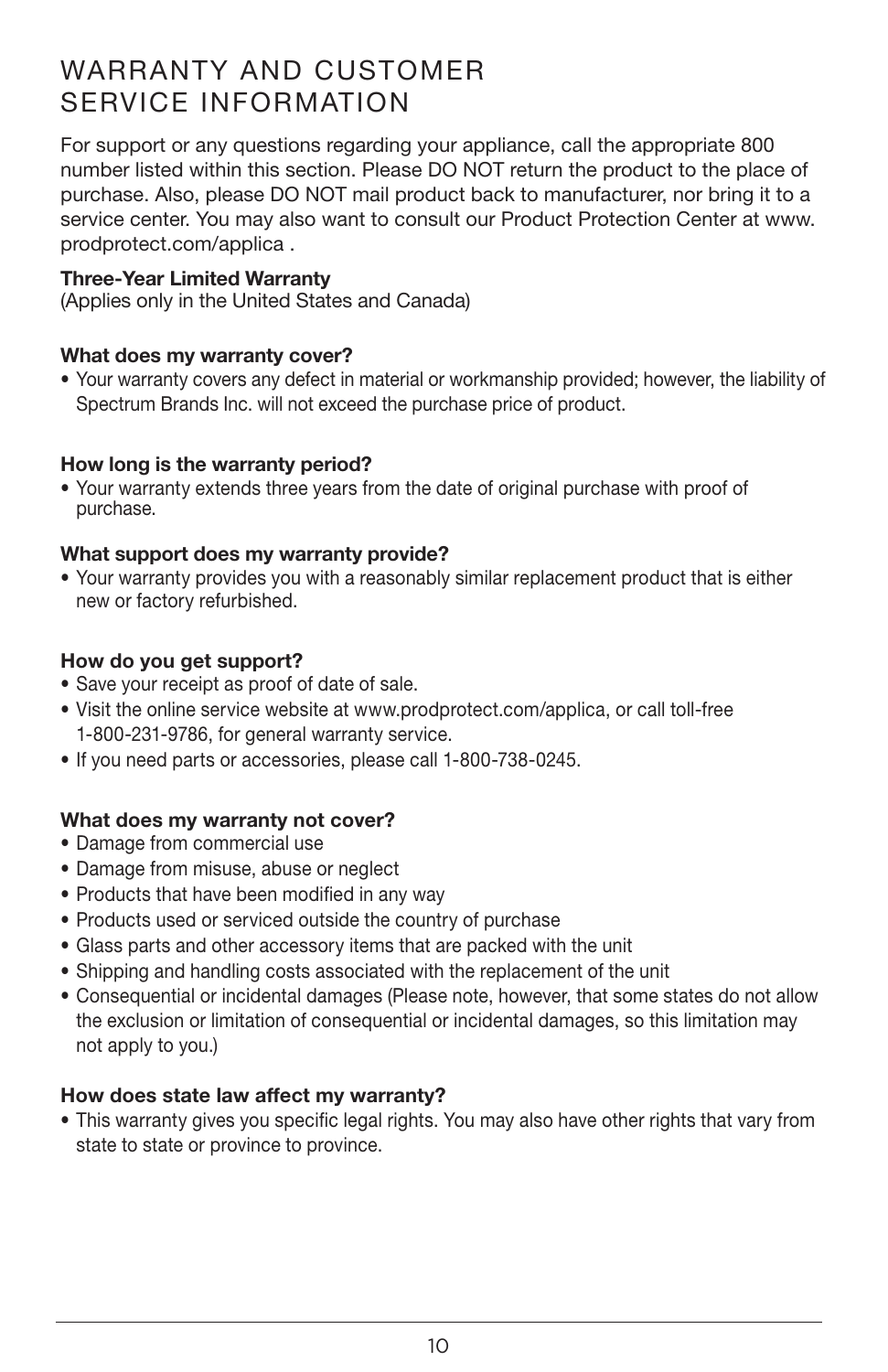# POR FAVOR LEA ESTE INSTRUCTIVO ANTES DE USAR EL PRODUCTO. INSTRUCCIONES IMPORTANTES DE SEGURIDAD.

Al utilizar cualquier aparato eléctrico siempre deben tomarse precauciones básicas de seguridad, incluyendo las siguientes:

- Lea todas las instrucciones.
- No toque las superficies calientes. Use las asas o las perillas.
- A fin de protegerse contra un choque eléctrico y lesiones a las personas, no sumerja el cable, los enchufes ni el aparato en agua ni en ningún otro líquido.
- Todo aparato eléctrico usado en la presencia de los niños o por ellos mismos requiere la supervisión de un adulto.
- Desconecte el aparato del tomacorriente cuando no esté en uso y antes de limpiarlo. Espere que el aparato se enfríe antes de instalarle o retirarle piezas y antes de limpiarlo.
- No use ningún aparato eléctrico que tenga el cable o el enchufe averiado, que presente un problema de funcionamiento o que este dañado. Contactar al departamento de apoyo para el cliente.
- El uso de accesorios no recomendados por el fabricante del aparato puede ocasionar incendio, choque eléctrico o lesiones a las personas.
- No permita que el cable cuelgue del borde de la mesa o del mostrador ni que entre en contacto con superficies calientes.
- No coloque el aparato sobre ni cerca de las hornillas de gas o eléctricas ni adentro de un horno caliente.
- Tome mucha precaución al mover de un lugar

a otro un aparato que contenga aceite u otros líquidos calientes.

- Siempre conecte primero el cable al aparato y después, enchúfelo al tomacorriente. Para desconectar, ajuste todo control a la posición de apagado (OFF) y después, retire el enchufe del tomacorriente.
- Este aparato se debe usar únicamente con el fin previsto.
- El combustible, tal como las briquetas de carbón, jamás se debe usar con este aparato.
- Este aparato sólo puede ser enchufado a una toma de conexión a tierra.
- Este aparato no está diseñado para ser usado por personas (incluído niños) con capacidad limitada física, mental o sensoriales disminuidas y falta de experiencia o conocimiento que les impida utilizar el aparato con toda seguridad sin supervisión o instrucción.
- Se debe asegurar la supervisión de los niños para evitar que usen el aparato como juguete.
- Este producto no debe ser almacenado al aire libre.
- Asegúrese de que las patas estén ensambladas y aseguradas correctamente.
- Consulte las instrucciones de montaje del pedestal bajo la sección de "INSTRUCCIONES DE MONTAJE" en la página 13.

# CONSERVE ESTAS INSTRUCCIONES. Este aparato eléctrico es para uso doméstico solamente.

#### ENCHUFE DE TIERRA

Como medida de seguridad, este producto está equipado con un enchufe de tierra que se conecta a un tomacorriente de tres patas. No trate de alterar esta medida de seguridad. La conexión impropia del conductor de tierra puede resultar en el riesgo de descarga eléctrica. Consulte a un electricista calificado si tiene alguna duda en cuanto a si la salida es correcta a tierra.

#### TORNILLO DE SEGURIDAD

Advertencia: Este aparato cuenta con un tornillo de seguridad para evitar la remoción de la cubierta exterior del mismo. A fin de reducir el riesgo de incendio o de choque eléctrico, por favor no trate de remover la cubierta exterior. Este producto no contiene piezas reparables por el consumidor. Toda reparación se debe llevar a cabo únicamente por personal de servicio autorizado.

#### CABLE ÉLECTRICO

1. El producto se debe de proporcionar con un cable eléctrico corto, a fin de reducir el riesgo de tropezar o de enredarse en un cable más largo.

- 2. Si se utiliza un cable separable o de extensión,
	- a) El voltaje eléctrico del cable o del cable de extensión debe ser, como mínimo, igual al del voltaje del aparato, y
	- b) El cable debe acomodarse de modo que no cuelgue del mostrador o de la mesa, para evitar que un niño tire del mismo o que alguien se tropiece accidentalmente.
	- c) Para los productos de uso exterior, se debe usar cables de extensión apropiados para use externo, y estos cables deben estar marcados con la letra "W" y deben traer etiquetas especificando que son aptos para uso con aparatos para use exterior.
	- d) Los cables de extensión se deben mantener secos y retirados del piso.
	- e) Cuando los productos no estén en uso, guárdelos adentro, alejados del alcance de os niños.
	- f) No limpie este aparato con rociadores de agua ni productos semejantes.

Nota: Si el cordón de alimentación está dañado, en América Latina debe sustituirse por personal calificado o por el centro de servicio autorizado.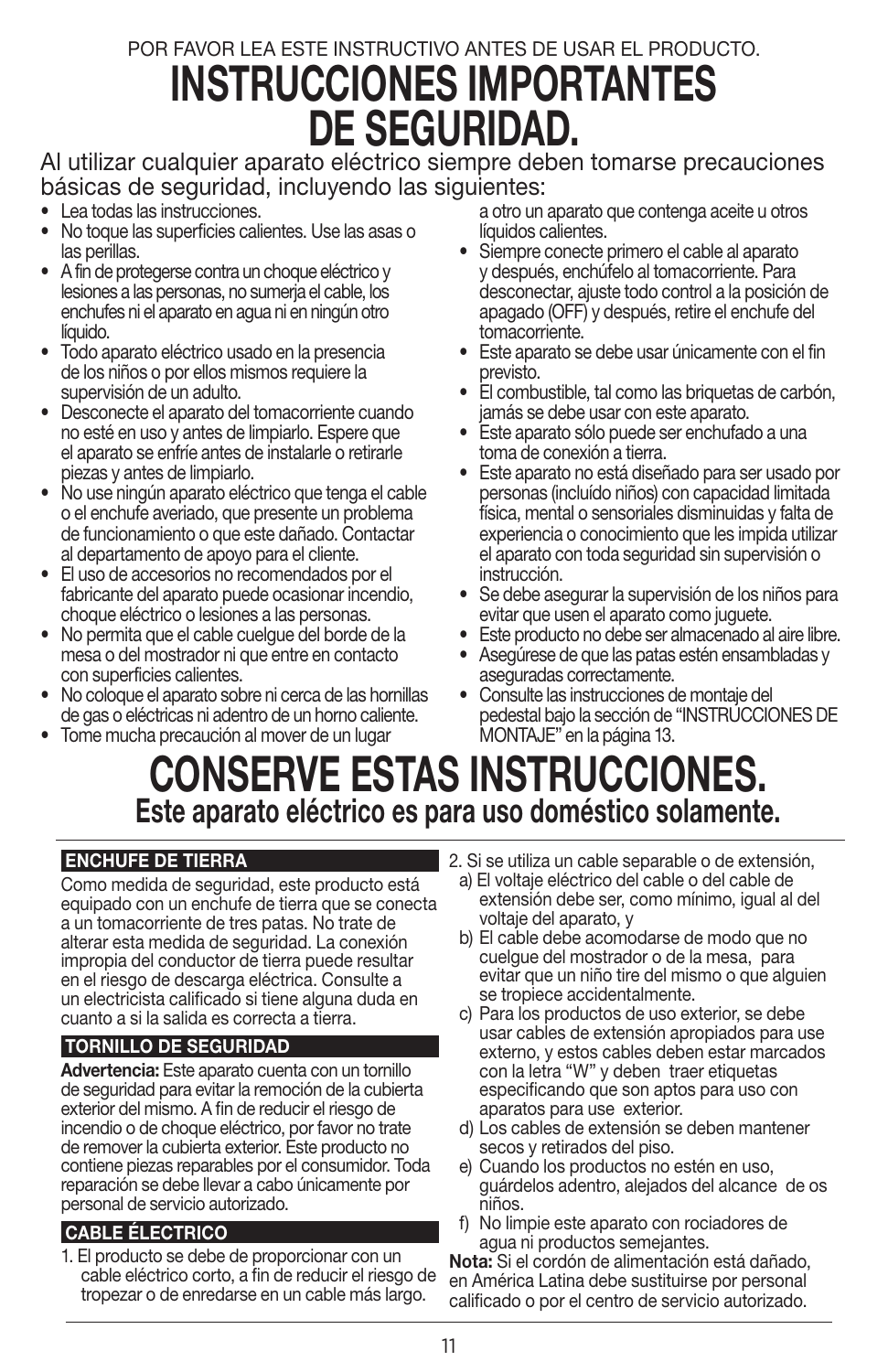# CONOZCA SU PARRILLA DE ASAR

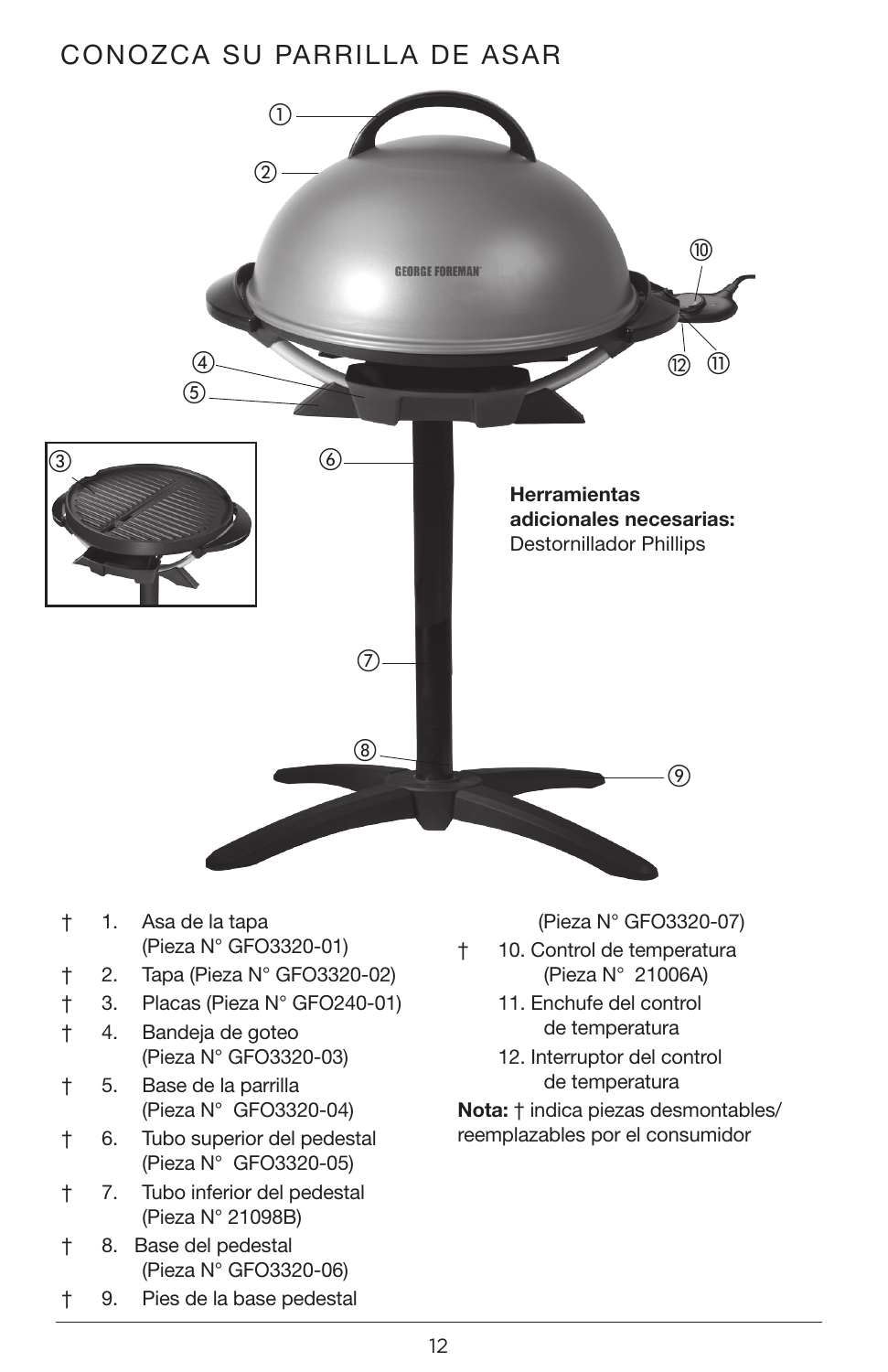# COMO USAR

Este producto es para uso doméstico solamente.

# PRIMEROS PASOS

- Retire todo material de empaque y cualquier etiqueta adherida al producto.
- Retire y conserve la literatura.
- Por favor, visite www.prodprotect.com/applica para registrar su garantía.
- Lave la base de la parrilla, la parrilla, la bandeja para la grasa y la tapa en agua tibia jabonada. Enjuague y seque bien.

Importante: No sumerja el control de temperatura en agua ni en ningún otro líquido. Para limpiarlo, use un paño húmedo y séquelo bien.

# INSTRUCCIONES DE MONTAJE

- 1.Conecte las dos piezas del tubo del pedestal. Inserte el extremo extrecho del tubo superior del pedestal dentro de la parte de arriba del tubo inferior del pedestal.
- 2. Inserte los pies del pedestal en la base del pedestal hasta que escuche un clic al encajar en su lugar. Coloque la base del pedestal sobre una superficie plana, nivelada.
- 3. Inserte el extremo dentado del tubo ensamblado del pedestal en el orificio central de la base y empuje firmemente para abajo.
- 4.Coloque la base de la parrilla encima del montaje del tubo, asegurándose de que el orificio en el centro de la base encaje con el tubo.
- 5.Asegure la bandeja de goteo adentro de la base de la parrilla.
- 6.Rote la base de la parrilla hasta que la muesca en la parte inferior de la placa de a parrilla esté alineada con la ranura en la parte superior del tubo del pedestal. Coloque la parrilla firmemente en la base de la parrilla. Conecte el clip sujetador del tubo superior del pedestal a la base de la parrilla.
- 7.Conecte el asa de la tapa desde el interior, utilizando un destornillador y los tornillos incluidos.
- 8.Coloque la tapa sobre la parrilla. ¡Su parrilla está lista para usar!

# PARA COCINAR AL AIRE LIBRE

- 1. Ajuste el control de temperatura a la posición de apagado (OFF) y conecte seguramente en su lugar.
- 2. Enchufe la parrilla a una toma de corriente estándar. Ajuste la temperatura según la luz indicadora y coloque la tapa seguramente sobre la parrilla. Permita que la parrilla se caliente a la temperatura deseada por unos 10 minutos.
- 3. Retire la tapa con cuido y coloque los alimentos en la parrilla; cubra para la mayoría de alimentos. Cocine bien, volteando los alimentos durante el ciclo de cocción hasta quedar bien cocidos. Ajuste la temperatura conforme sea necesario.

Sugerencia: La luz indicadora del control de temperatura se ilumina intermitentemente indicando que la temperatura se mantiene constante. Esto es normal.

Nota: Se puede acumular condensación adentro de la tapa al cocinar.

Importante: Tenga cuidado al retirar la tapa.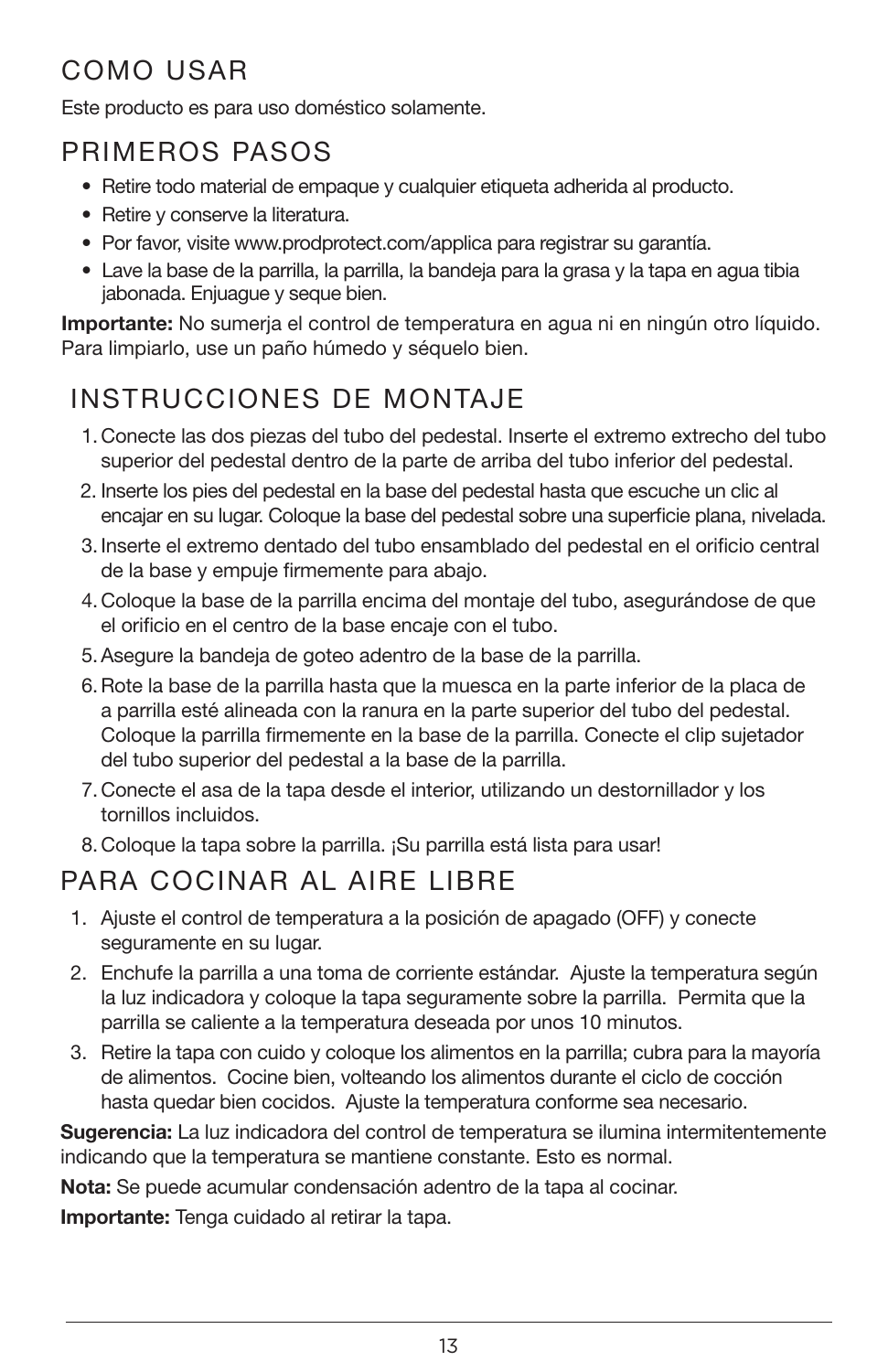4. Cuando termine de cocinar, gire el control de temperatura a la posición de apagado (OFF). La luz indicadora del control de temperatura se apaga. Desenchufe y espere que la parrilla se enfríe antes de desarmar y limpiarla. Consulte la sección de CUIDADO Y LIMPIEZA.

Nota: Ajuste el control de temperatura al nivel "1" para mantener tibios los alimentos por períodos cortos de tiempo.

Nota: Use utensilios de plástico o de madera solamente.

Precaución: Las superficies de la parrilla permanecen calientes mientras en uso. Permita que la parrilla, la bandeja de goteo, la tapa y la base de la parrilla se enfríen por completo antes de manejar el aparato y limpiarlo.

# PARA USO EN CASA

• Para utilizar su parrilla en el interior, simplemente desenganche la base de la parrilla del tubo superior del pedestal, luego alce la base fuera del tubo del pedestal y colóquela sobre una superficie resistente al calor.

Importante: Nunca use la parrilla sin la base colocada en su lugar.

Precautión: Ciertos acabados de superficies de mostradores son más susceptibles al calor; asegúrese de que la superficie del mostrador pueda resistir una temperatura de 150° F para evitar decoloración o cualquier otro daño a la superficie del mostrador.

# CUIDADO Y LIMPIEZA

#### Precaución: Para evitar quemaduras, deje que la parrilla se enfrie por completo antes de limpiarla.

Este producto no contiene piezas reparables por el consumidor. Para servicio, por favor acuda a personal calificado.

- 1. Desconecte la parrilla y permita que se enfríe por completo antes de desarmarla y limpiarla. Limpie bien todas las piezas después de cada uso.
- 2. Desconecte el control de temperatura y NO LO SUMERJA. Límpielo con un paño humedecido y séquelo bien.
- 3. Retire la parrilla y limpie la bandeja de goteo.
- 4. Lave la base de la parrilla, la parrilla, la bandeja de goteo y la tapa con agua tibia jabonada. Puede usar una almohadilla plástica de restregar para remover las manchas persistentes. Enjuague y seque bien.

Importante: No limpie ninguna parte de la parrilla con almohadillas de fibras metálicas ni limpiadores abrasivos; use almohadillas no metálicas o de nailon solamente.

Precautión: Asegúrese de que el control de temperatura esté completamente seco antes de conectarlo a la parrilla.

Nota: Este producto no debe ser almacenado al aire libre.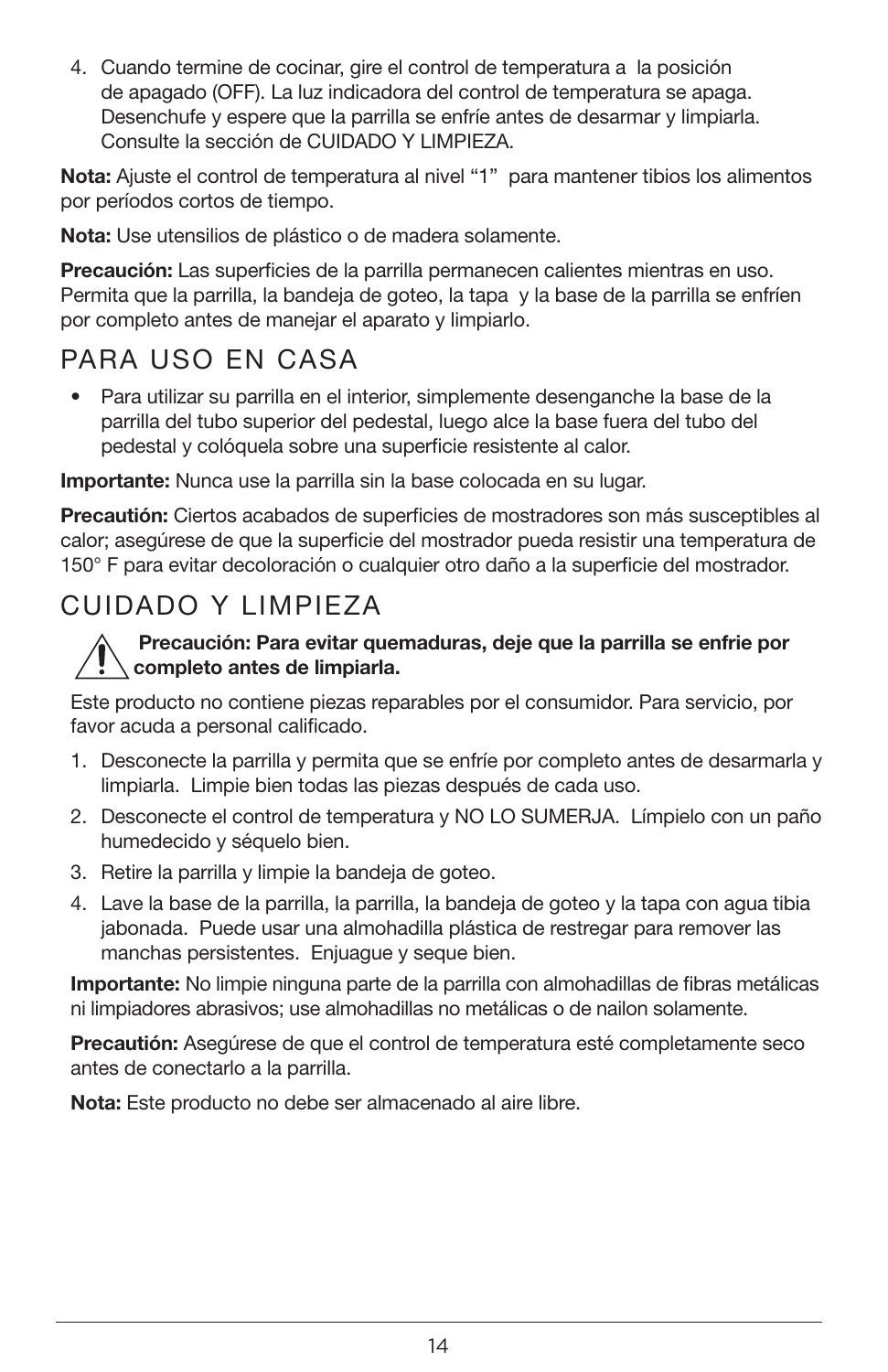# TABLA DE COCCIÓN

La siguiente tabla se debe utilizar solamente como una guía. El tiempo de cocción dependerá del grosor de los alimentos. Para asegurarse de que su alimento está cocinado adecuadamente, el Departamento de Agricultura de los Estados Unidos (USDA) recomienda utilizar un termómetro para carnes para comprobar el punto de cocción del alimento. Inserte el termómetro en la parte más gruesa de la carne hasta que la temperatura se estabilice.

| <b>ALIMENTO</b>                                                                       | <b>AJUSTE DE</b><br><b>TEMPERATURA</b> | <b>TIEMPO DE COCCIÓN</b><br>Voltee el alimento a mitad del tiempo de cocción                                                                                                                  | <b>COMENTARIOS</b>                                                                                                       |  |
|---------------------------------------------------------------------------------------|----------------------------------------|-----------------------------------------------------------------------------------------------------------------------------------------------------------------------------------------------|--------------------------------------------------------------------------------------------------------------------------|--|
| <b>CARNES</b>                                                                         |                                        |                                                                                                                                                                                               |                                                                                                                          |  |
| Hamburguesas,<br>de carne fresca.<br>5 onzas                                          | #4                                     | 8 a 10 minutos por cada lado o<br>hasta alcanzar 160°F                                                                                                                                        | Forme en<br>hamburguesas de no<br>más de 1⁄2 pulgada de<br>grosor.                                                       |  |
| Carne al pincho                                                                       | #4                                     | 4 a 6 minutos por cada lado para<br>un término medio crudo<br>5 a 6 minutos por cada lado para<br>término medio                                                                               | Corte la carne y los<br>vegetales en cúbitos de<br>1 pulgada. Remoje los<br>pinchos de madera para<br>evitar quemaduras. |  |
| Bistec sin grasa<br>ni hueso (filete<br>de lomo, cortado<br>tipo NY, tipo<br>sirloin) | #5                                     | Medio crudo (130 a 140°F)<br>3 a 4 minutos por cada lado<br>Término medio (140 a 150°F)<br>4 a 6 minutos por cada lado<br>Término medio cocinado (155 a<br>160°F) 6 a 8 minutos por cada lado | Basado en un grosor<br>de ¾ de pulgada. Para<br>lograr un bistec más<br>jugoso, deje reposar de<br>2 a 3 minutos.        |  |
| Perros calientes                                                                      | #4                                     | 3 a 4 minutos o hasta alcanzar<br>145°F                                                                                                                                                       | Voltee para cocinar de<br>manera uniforme.                                                                               |  |
| <b>AVES</b>                                                                           |                                        |                                                                                                                                                                                               |                                                                                                                          |  |
| Pechuga de<br>pollo sin hueso<br>ni piel                                              | #4                                     | 10 a 12 minutos por cada lado o<br>hasta alcanzar una temperatura<br>mínima de 165°F en la parte más<br>gruesa                                                                                | Golpee o corte el pollo a<br>un grosor uniforme para<br>cocinar de manera más<br>uniforme.                               |  |
| Hamburguesas<br>de carne molida<br>de pavo                                            | #4                                     | 8 a 10 minutos por cada lado o<br>hasta alcanzar una temperatura<br>mínima de 160°F                                                                                                           | Forme en<br>hamburguesas de 1/2<br>pulgada de grosor.                                                                    |  |
| <b>CERDO</b>                                                                          |                                        |                                                                                                                                                                                               |                                                                                                                          |  |
| Chuletas de<br>cerdo sin hueso                                                        | #4                                     | 6 a 7 minutos por cada lado o<br>hasta alcanzar una temperatura<br>mínima de 145°F                                                                                                            | Basado en un grosor de ¾<br>de pulgada. Deje reposar<br>por 2 a 3 minutos.                                               |  |
| <b>PESCADO/MARISCOS</b>                                                               |                                        |                                                                                                                                                                                               |                                                                                                                          |  |
| Filetes de<br>salmón (5<br>onzas), sin piel                                           | #5                                     | 3 a 4 minutos por cada lado o<br>hasta alcanzar una temperatura<br>mínima de 145°F                                                                                                            | Utilizando un cepillo,<br>úntele aceite a lá<br>superficie del salmón<br>antes de cocinarlo para<br>evitar que se peque. |  |
| Camarones                                                                             | #5                                     | 2 a 3 minutos o hasta que tenga<br>un color rosado                                                                                                                                            | Mezcle los camarones<br>con un poco de sal<br>antes de cocinarlos.                                                       |  |
| Filetes de<br>pescado finitos<br>(pescado de<br>bandeja, tilapia,<br>lenguado)        | #4                                     | 3 a 4 minutos por cada lado o hasta alcanzar 145°F                                                                                                                                            | Untele aceite con un<br>cepillo para evitar que<br>se pegue.                                                             |  |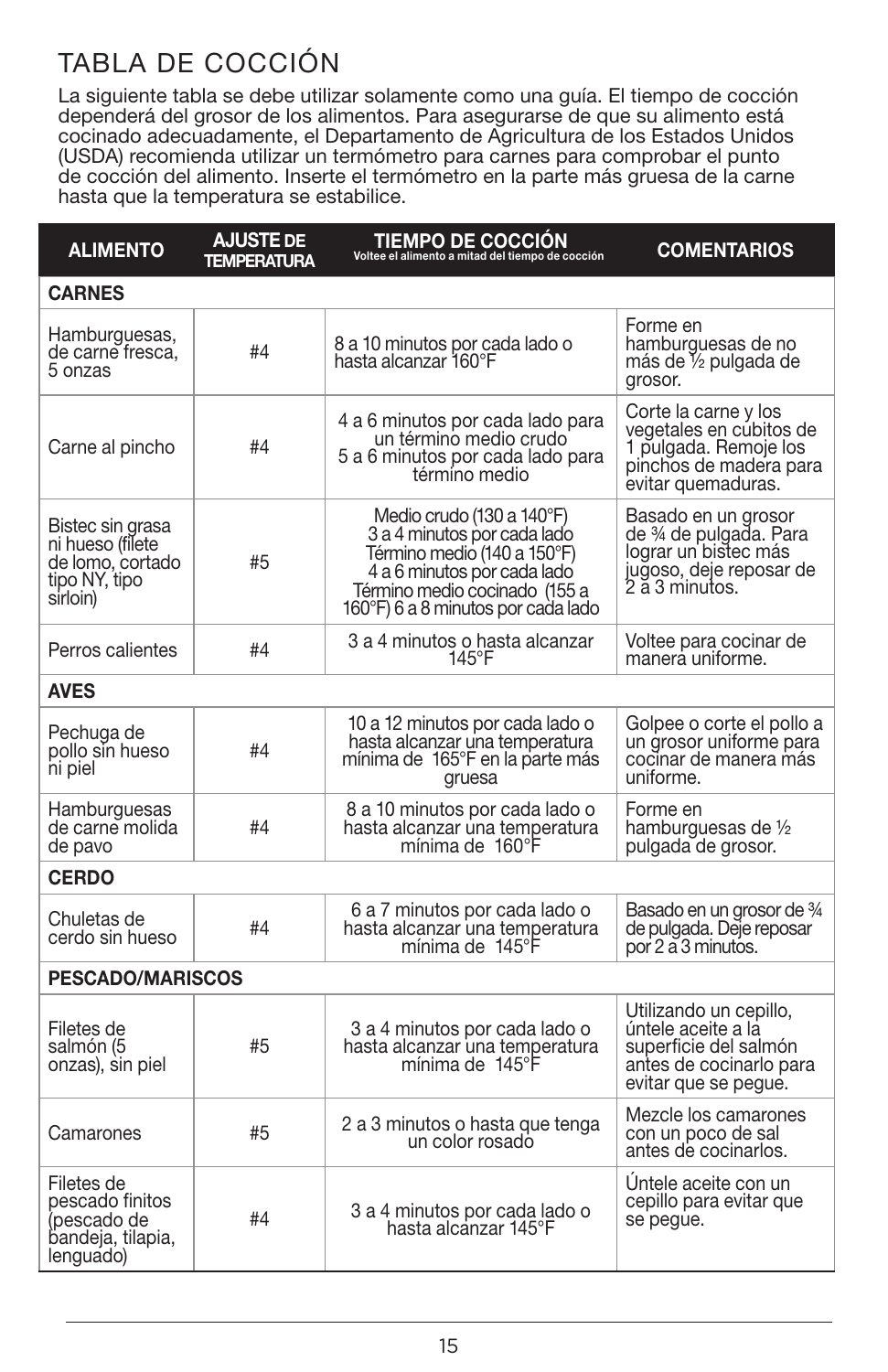#### ALIMENTO AJUSTE DE **TEMPERATURA**

TIEMPO DE COCCIÓN Voltee el alimento a mitad del tiempo de cocción COMENTARIOS

**VEGETALES -** Mezcle los vegetales en aceite para añadir sabor y evitar que se sequen. Si es<br>necasario, comience con el ajuste de temperatura #4 y luego reduzca a una temperatura más baja y *cocinelos hasta que se ablanden.*

| <b>OTROS ALIMENTOS</b><br>Pizza refrigerada                                | #4 | 12 a 14 minutos o hasta que la<br>pizza esté caliente y el queso se<br>haya derretido | No se recomienda asar<br>una pizza congelada.                         |
|----------------------------------------------------------------------------|----|---------------------------------------------------------------------------------------|-----------------------------------------------------------------------|
|                                                                            |    |                                                                                       |                                                                       |
| Calabacines<br>de verano<br>(calabacín<br>àmarillo, verde)<br>en rebanadas | #4 | 4 a 5 minutos por cada lado                                                           |                                                                       |
| Cebollas en<br>rebanadas                                                   | #4 | 4 a 6 minutos por cada lado                                                           | $\frac{1}{2}$ -inch thick                                             |
| Pimientos.<br>sin semillas y<br>cortados en<br>cuartos                     | #4 | 3 a 4 minutos por cada lado                                                           |                                                                       |
| Espárragos                                                                 | #4 | 6 a 8 minutos o hasta se<br>ablanden, volteandolos a mitad<br>del tiempo de cocción.  | El tiempo de cocción<br>variará de acuerdo al<br>diámetro que tengan. |

# CARNE AL PINCHO CON SALSA DE BARBACOA ASIATICA

Tiempo de preparación: 15 minutos Tiempo total: 30 minutos

#### Ingredientes:

½ taza de salsa de tomate (ketchup)

3 cucharadas de salsa Hoisin

1 ½ libras de filete de lomo(tipo sirloin), cortado en pedazos de 1 ½ pulgadas

½ piña fresca, pelada y sin el corazón, cortada en pedazos de 1 pulgada

1 pimiento verde, cortado en pedazos de 1 pulgada

#### Preparación:

Mezcle la salsa de tomate y la salsa Hoisin en un recipiente. Añada la carne y revuelva hasta que esté cubierta con la mezcla. Precaliente su parrilla en el ajuste de temperatura #4. Coloque la carne, la piña y el pimiento verde alternadamente en 6 pinchos (de 10 pulgadas). Ase los pinchos de 10 a 15 minutos para un término medio de coccion (160°F), volteando una vez y untandoles la salsa extra con un cepillo.

Sirva con arroz blanco o integral, si lo desea.

#### Rinde 6 porciones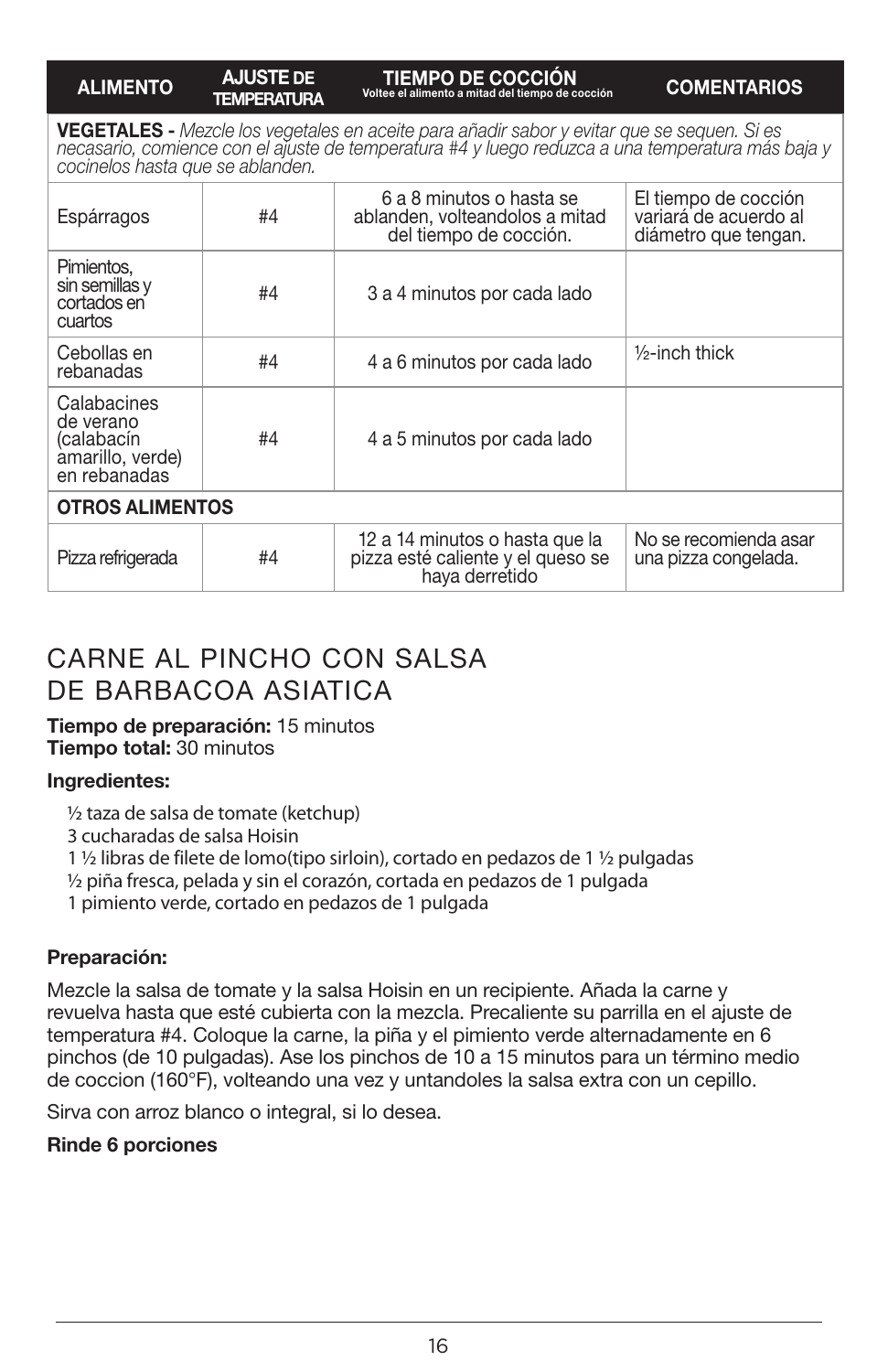# SALMÓN DORADO

*Unte esta sazón picante en el salmón antes cocinarlo.*

Tiempo de preparación: 5 minutos Tiempo total: 25 minutos

#### Ingredientes:

1 cucharada de pimentón ½ cucharada de pimienta roja (de cayena) ½ cucharada de cebolla en polvo 1 cucharadita de sal ¼ cucharadita de pimienta negra 1/8 cucharadita de CADA ESPECIA; tomillo, albahaca y oregano 2 filetes de salmón 2 cucharaditas de aceite de oliva

#### Preparación:

Mezcle las especias en un recipiente pequeño. Precaliente su parrilla en el ajuste de temperatura #5. Unte aceite de oliva en las superficies de los filetes de salmón utilizando un cepillo; cubra con la mezcla de especias. Cocine de 4 a 5 minutos por cada lado hasta que estén cocinados (temperatura mínima de 145°F).

#### Rinde 2 porciones

### FAJITAS DE POLLO

*Envuelva la pechuga de pollo adobada, los pimientos y cebollas asados en tortillas de harina calientes.*

Tiempo de preparación: 25 minutos, incluyendo el tiempo de refrigeración Tiempo total: 40 minutos

#### Ingredientes:

- 2 cucharadas de aceite vegetal
- 1 pimiento verde mediano, sin la vena ni semilla y cortados en tiras
- 1 pimiento rojo, sin la vena ni semillas y cortado en tiras
- 1 cebolla mediana, rebanada
- 1 cucharadita de pimentón
- 1 cuharadita de chile en polvo
- 1 cucharadita de comino
- 1 cucharadita de ajo en polvo
- 1 cuharadita de sal gruesa
- 1 cuchara de jugo de lima fresco

1 ½ libras de pechuga de pollos, sin hueso ni piel, golpeada a un grosor de ½ pulgada 8 (de 8 pulgadas) de tortillas de harina, calentadas

Lechuga rallada, queso rallado, guacamole, salsa y crema agría, como cobertura

#### Preparación:

Coloque aceite en un recipiente pequeño. Añada los pimientos y la cebolla; mezcle para cubrirlos bien. Coloque hacia un lado. Coloque las especias en una bolsa sellable. Añada el jugo de lima y el pollo, selle y amase el pollo ligeramente para cubrirlo. Refrigere por 15 a 30 minutos. Precaliente su parrilla en el ajuste de temperatura #4. Cocine el pollo de 5 a 6 minutos por cada lado, hasta que esté cocinado (165°F). Retire el pollo de la parrilla; deje resposar por 3 minutos. Corte el pollo en tiras. Mientras tanto, coloque los pimientos y la cebolla en la parrilla; cocine volteando frecuentemente hasta que estén blandos y crujientes. Para servir, con una cuchara coloque el pollo, los vegetales y sus ingredientes preferidos en el centro de las tortillas; doble a la mitad.

#### Rinde 8 porciones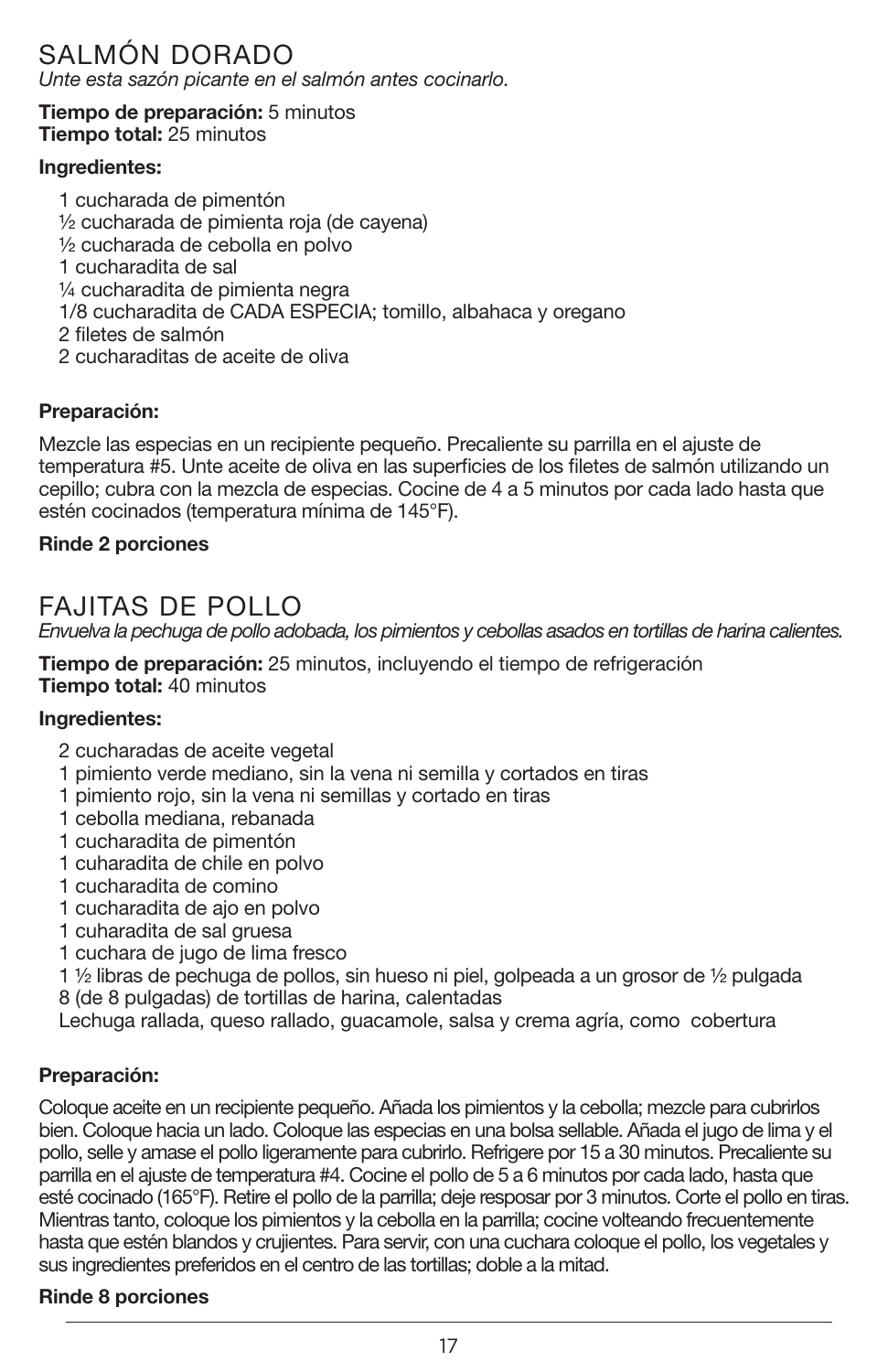# ESPÁRRAGOS ASADOS CON QUESO FETA

Tiempo de preparación: 5 minutos Tiempo total: 15 minutos

#### Ingredientes:

- 1 libra de espárragos frescos, limpiados y recortados
- 2 cucharadas de aceite de oliva
- ¼ cucharadita de pimiento rojo triturado
- 1/3 taza de queso feta desmenuzado

#### Preparación:

Precaliente su parrilla en el ajuste de temperatura #4. Cocine cubierto de 4 a 5 minutos. Volte los espárragos y cocine 4 minutos adicionales o hasta que estén blandos y crujientes. Retire de la parrilla. Cubra con queso feta antes de servir.

#### Rinde 4 porciones.

# HAMBURGUESA ESTILO TACO

#### Tiempo de preparación: 20 minutos Tiempo total: 20 minutos

#### Ingredientes:

- 1 libra de carne de res molida
- 1 paquete de sazón para tacos
- 1 cebolla pequeña, picada
- 4 panecillos de hamburguesas
- 4 rebanadas de queso cheddar
- 4 hojas de lechuga
- 4 rebanadas de tomate
- ¼ taza de mayonesa
- ¼ taza de salsa

#### Preparación:

Precaliente su parrilla en el ajuste de temperatura #3. Mezcle la carne molida, la sazón para tacos y la cebolla; forme en 4 hamburguesas (de ½ pulgada de grosor). Cocine las hamburguesas de 4 a 5 minutos por cada lado o hasta que estén cocinadas (160°F). Retire de la parrilla; cubra con las rebanadads de queso. Mezcle la mayonesa y la salsa. Llene cada panecillo con lechuga, tomate, hamburguesa y salsa.

#### Rinde 4 porciones

Variación: *Para preparar mini hamburguesas, forme en 8 bolas (de 2 onzas). Aplástelas ligeramente y cocine de 4 a 5 minutos por cada lado o hasta alcanzar 160°F. Sirva en un panecillo pequeño de sándwich con los ingredientes deseados.*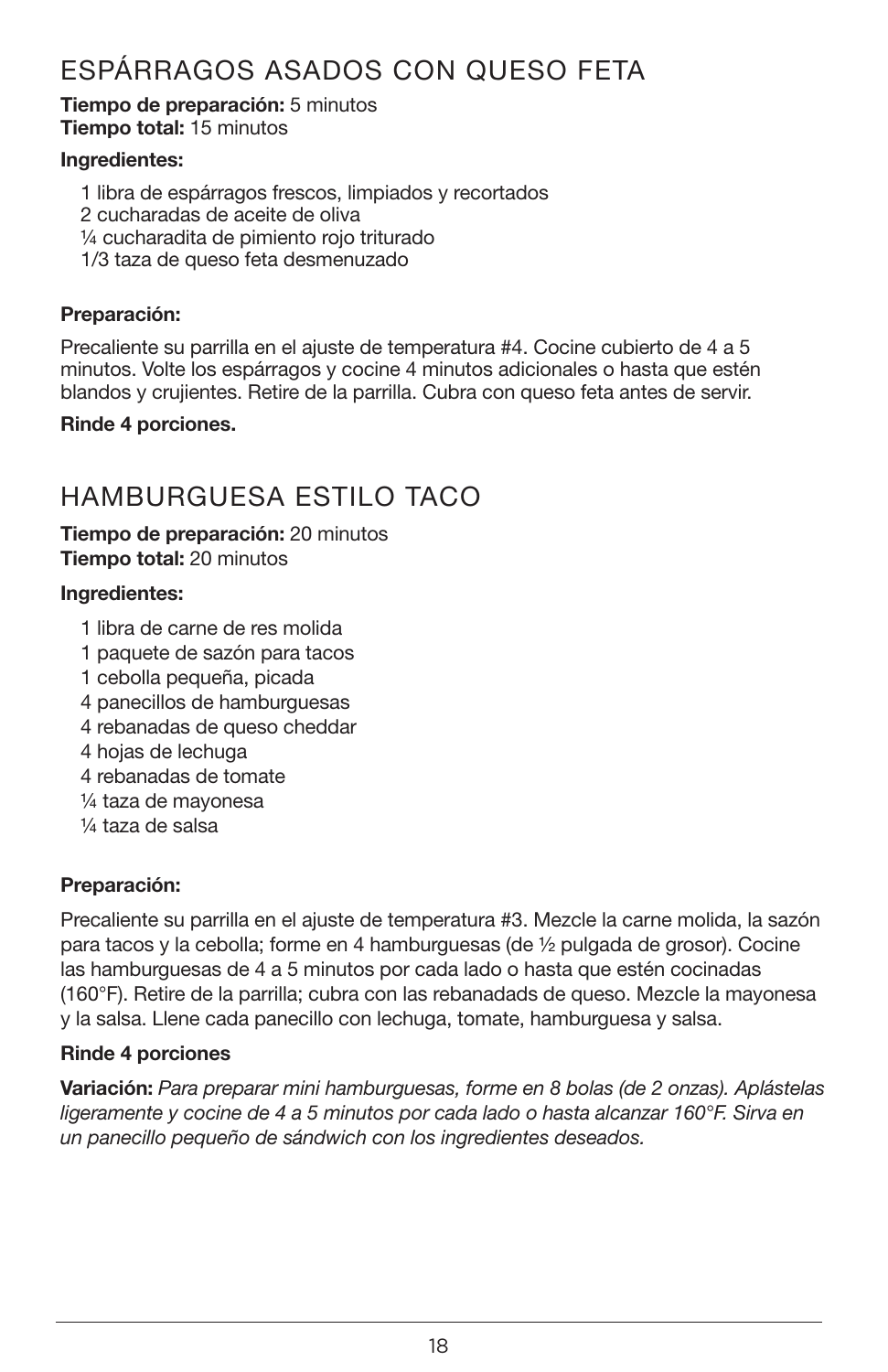# INFORMACIÓN DE GARANTÍA Y SERVICIO AL CLIENTE

Para servicio, reparaciones o preguntas relacionadas al producto, por favor llame al número del centro de servicio que se indica para el país donde usted compró su producto. NO devuélva el producto al fabricante. Llame o lleve el producto a un centro de servicio autorizado. Usted también puede consultar a nuestro Centro de Protección del Producto en www.prodprotect.com/applica.

#### Tres Años de Garantía Limitada

(No aplica en México, Estados Unidos y Canada)

#### ¿Qué cubre mi garantía?

• Su garantía cubre cualquier defecto de material o de mano de obra, siempre y cuando la responsabilidad de Spectrum Brands, Inc. no exceda el precio de compra del producto.

#### ¿Por cuánto tiempo es valida la garantía?

• Su garantía se extiende por tres años a partir de la fecha original de compra mientras que tenga una prueba de la compra.

#### ¿Qué tipo de asistencia provee mi garantía?

• Su garantía le brinda un producto de reemplazo similar que sea nuevo o que ha sido restaurado de fábrica.

#### ¿Cómo se puede obtener asistencia?

- Conserve el recibo original de compra.
- Para servicio al cliente y para registrar su garantía, visite www.prodprotect.com/applica, o llame al número 1-800-231-9786, para servicio al cliente
- Por favor llame al número del centro de servicio autorizado. 1-800-738-0245.

#### ¿Qué no cubre mi garantía?

- Los productos que han sido utilizados en condiciones distintas a las normales.
- Los daños ocasionados por el mal uso, el abuso o negligencia.
- Los productos que han sido alterados de alguna manera.
- Los daños ocasionados por el uso comercial del producto.
- Los productos utilizados o reparados fuera del país original de compra.
- Las piezas de vidrio y demás accesorios empacados con el aparato.
- Los gastos de tramitación y embarque asociados al reemplazo del producto.
- Los daños y perjuicios indirectos o incidentales.

#### ¿Cómo afecta a mi garantía la ley estatal?

• Esta garantía le otorga derechos legales específicos y el consumidor podría tener otros derechos que varían de una región a otra.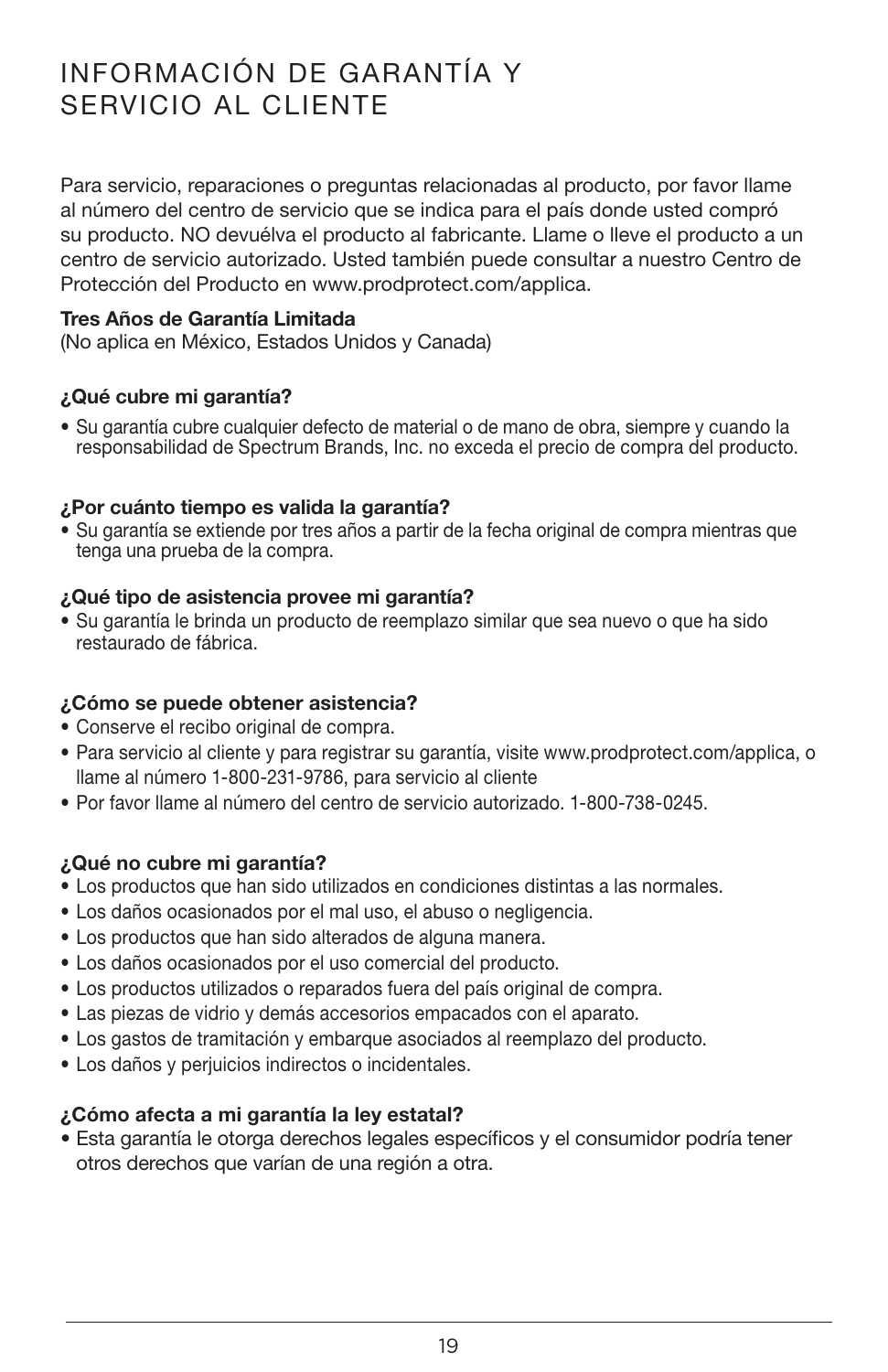# VEUILLEZ LIRE ET CONSERVER CE GUIDE D'ENTRETIEN ET D'UTILISATION. IMPORTANTES CONSIGNES DE SÉCURITÉ.

Lorsqu'on utilise des appareils électriques, il faut toujours respecter certaines règles de sécurité fondamentales, notamment les suivantes :

- Lire toutes les instructions.
- Ne pas toucher aux surfaces chaudes. Utiliser les poignées ou les boutons de l'appareil.
- Afin d'éviter les risques de choc électrique, ne pas immerger le cordon, la fiche ou l'appareil dans l'eau ou dans d'autres liquides.
- Exercer une étroite surveillance lorsque l'appareil est utilisé à proximité d'un enfant ou lorsqu'un enfant s'en sert.
- Débrancher l'appareil lorsqu'il n'est pas en marche et avant le nettoyage. Le laisser refroidir avant d'installer ou de retirer des pièces, et avant de le nettoyer.
- Ne pas utiliser un appareil dont la fiche ou le cordon sont abîmés, qui présente un problème de fonctionnement, ou qui est endommagé de quelque façon que ce soit. Communiquer avec le Service de
- L'utilisation d'accessoires non recommandés par le fabricant de l'appareil présente des risques de blessures.
- Ne pas laisser le cordon pendre du rebord d'une table ou d'un comptoir, ou toucher une surface chaude.
- Ne pas placer l'appareil sur un brûleur au gaz ou électrique ou près d'un tel appareil, ni dans un four chaud.
- Faire preuve d'une grande prudence au moment de déplacer un appareil qui contient de l'huile chaude ou d'autres liquides chauds.
- Toujours fixer la fiche à l'appareil d'abord, puis brancher le cordon dans la prise de courant. Pour débrancher l'appareil, mettre tout bouton de commande en position d'arrêt (OFF), puis débrancher l'appareil de la prise de courant.
- N'utiliser cet appareil que pour les fonctions auxquelles il est destiné.
- Ne pas utiliser de combustible, tel que des briquettes de charbon, avec cet appareil.
- Utiliser l'appareil seulement s'il est branché dans une prise de courant correctement mise à la terre.
- Cet appareil n'est pas conçu pour être utilisé par des personnes (notamment des enfants) dont les capacités physiques, sensorielles ou mentales sont réduites ou qui manquent d'expérience ou de connaissances, à moins qu'elles ne soient supervisées ou dirigées par une personne responsable de leur sécurité pendant l'utilisation.
- Les enfants doivent être supervisés afin d'éviter qu'ils iouent avec l'appareil.
- Cet appareil ne doit pas être entreposé à l'extérieur.
- S'assurer que les pattes sont assemblées et fixées correctement.
- Voir les instructions au sujet de l'assemblage du support dans la rubrique « INSTRUCTIONS D'ASSEMBLAGE » de la page 22.

# CONSERVER CES INSTRUCTIONS. L'appareil est conçu pour une utilisation domestique seulement.

#### FICHE POLARISÉE

Cet appareil est doté d'une fiche polarisée (l'une des broches est plus large que l'autre). Afin de réduire les risques de chocs électriques, la fiche se branche dans une prise polarisée dans un sens seulement. Si la fiche n'entre pas complètement dans la prise, tourner la fiche. Si la fiche n'entre toujours pas, communiquer avec un électricien qualifié. Ne pas tenter de modifier la fiche.

#### VIS INDESSERRABLE

AVERTISSEMENT: L'appareil est doté d'une vis indesserrable empêchant l'enlèvement du couvercle extérieur. Pour réduire les risques d'incendie ou de secousses électriques, ne pas tenter de retirer le couvercle extérieur. L'utilisateur ne peut pas remplacer les pièces de l'appareil. En confier la réparation seulement au personnel des centres de service autorisés.

#### **CORDON**

- 1. Un cordon d'alimentation court est fourni pour éviter qu'un cordon long s'emmêle ou fasse trébucher.
- 2. Des rallonges électriques sont disponibles et peuvent être utilisées avec prudence.
- 3. Si vous utilisez un cordon d'alimentation amovible long ou une rallonge :
- a) le calibre indiqué du cordon ou de la rallonge doit être au moins aussi élevé que celui de l'appareil;
- b) si l'appareil est mis à la terre, la rallonge doit être de<br>type mise à la terre avec 3 broches;<br>c) le cordon électrique doit être disposé de façon à ce
- qu'il ne pende pas du comptoir ou de la table, qu'il ne soit pas à la portée des enfants et qu'il ne fasse pas trébucher;<br>d) la rallonge utilisée avec un appareil d'extérieur doit
- être conçue pour l'extérieur. Ce type de rallonge comporte le suffixe « W » inscrit sur sa surface et une étiquette mentionnant que la rallonge CONVIENT À L'UTILISATION AVEC UN APPAREIL D'EXTÉRIEUR;
- e) la rallonge doit demeurer sèche et ne pas être en contact avec le sol;
- f) le produit doit être rangé à l'intérieur et hors de portée des enfants lorsqu'il ne sert pas; et
- g) ce produit ne doit pas être nettoyé à l'aide d'un jet d'eau ou d'une méthode similaire.

Remarque: Si le cordon d'alimentation est endommagé, le faire remplacer par un technicien qualifié ou, en Amérique latine, par un centre de service autorisé.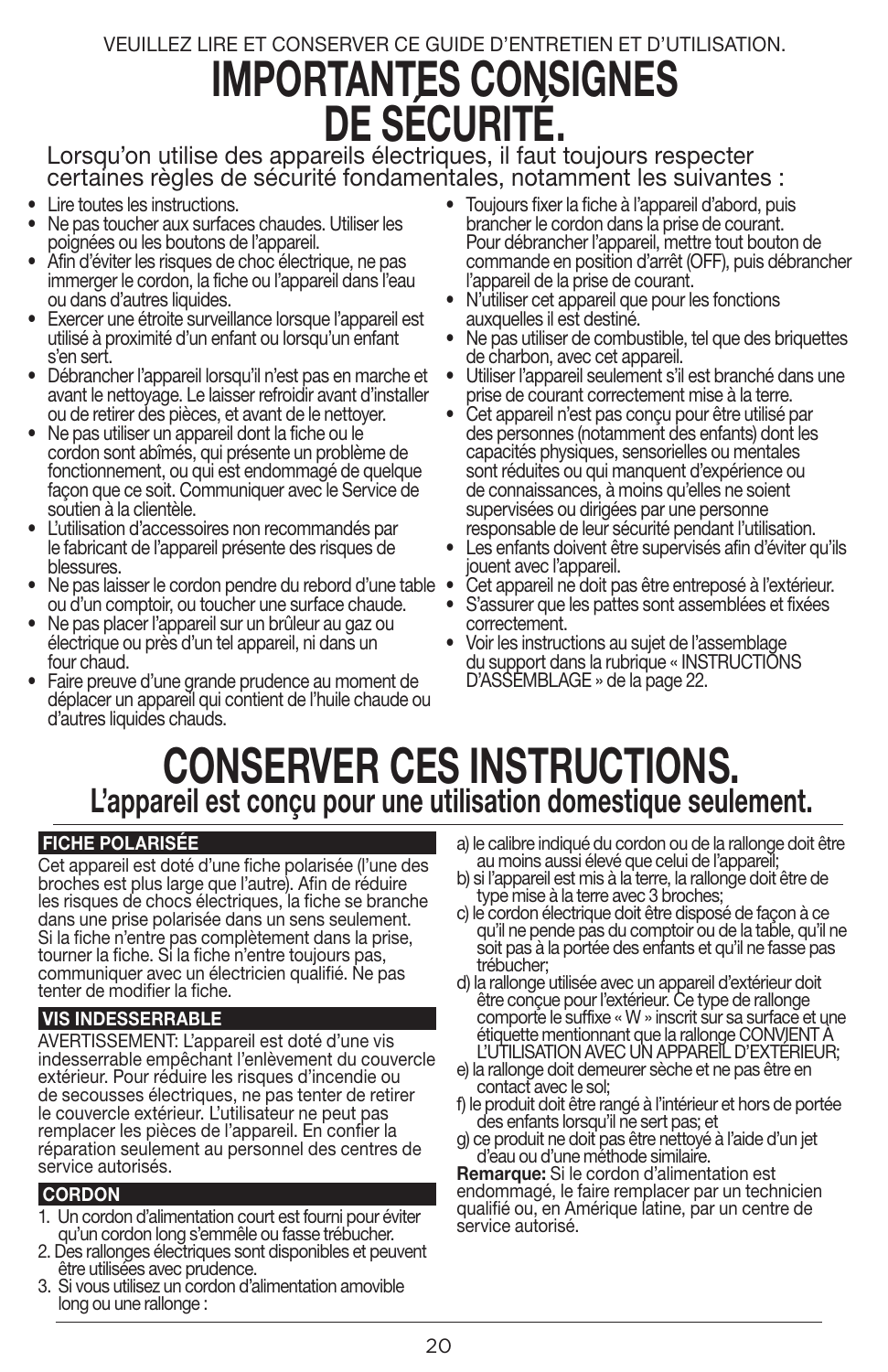# FAMILIARISATION AVEC VOTRE GRIL INTÉRIEUR-EXTÉRIEUR

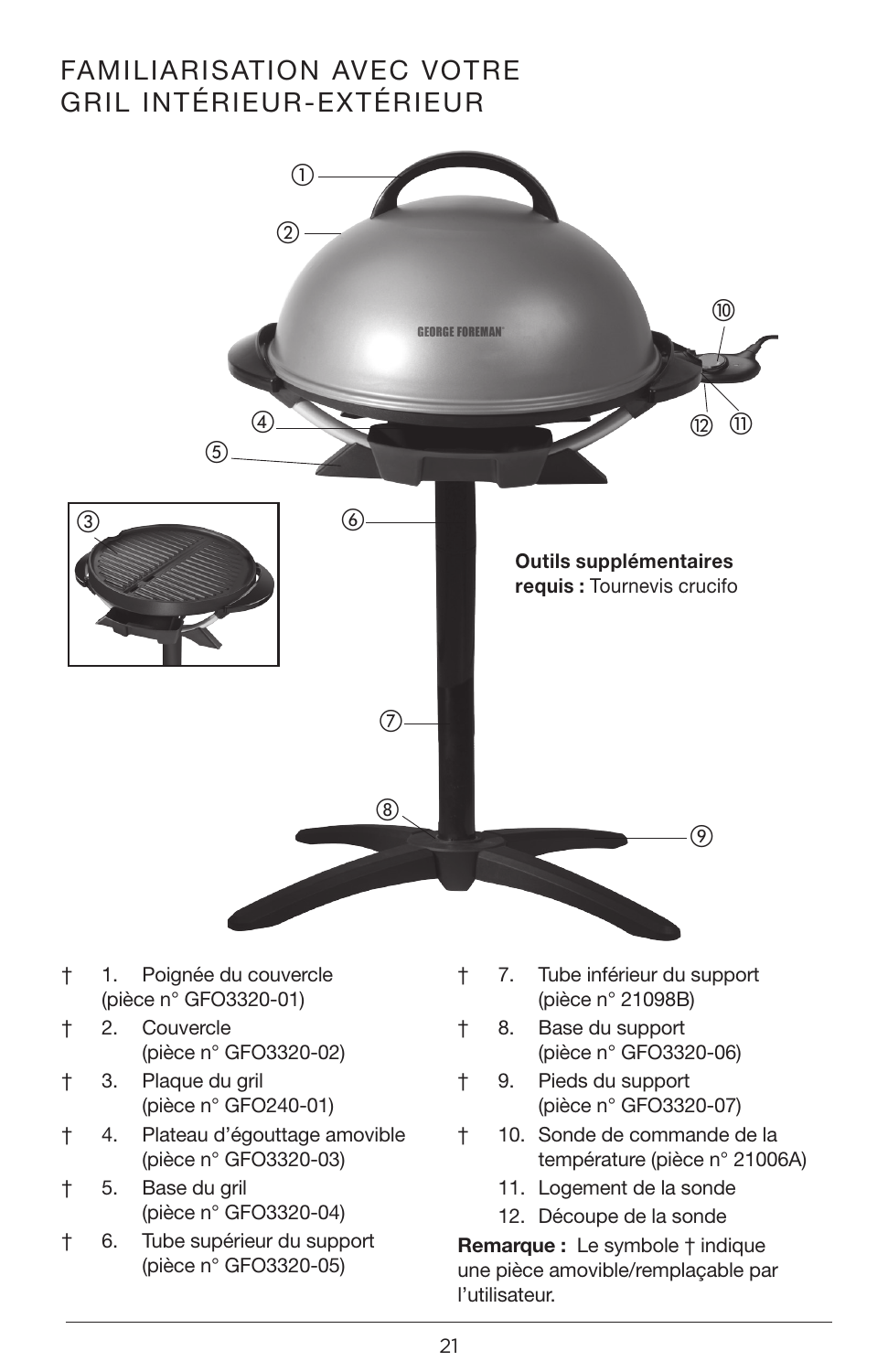# UTILISATION

Cet appareil est conçu pour un usage domestique seulement.

# POUR COMMENCER

- Retirer tout matériau d'emballage, toute étiquette et la bande de plastique entourant la fiche.
- Retirer et conserver la documentation.
- Visiter le www.prodprotect.com/applica pour enregistrer la garantie.
- Laver la plaque du gril, le plateau d'égouttage et le couvercle avec de l'eau chaude savonneuse. Bien sécher.

Important: Ne pas immerger la sonde de commande de la température dans l'eau ou dans un autre liquide. Pour la nettoyer, l'essuyer à l'aide d'un linge humide et bien la sécher.

# INSTRUCTIONS D'ASSEMBLAGE

- 1. Assembler le tube du support en joignant les deux moitiés du tube. Insérer l'extrémité fuselée du tube supérieur du support dans le haut du tube inférieur du support, puis visser les tubes ensemble.
- 2. Insérer le pied du support dans la base du support jusqu'à ce qu'un déclic se fasse entendre. Placer le support sur une surface plane et de niveau.
- 3. Insérer l'extrémité fendue du tube du support assemblé dans le trou au centre de la base du support, puis pousser fermement vers le bas.
- 4. Placer la base du gril au dessus du tube du support, et s'assurer que le trou situé au centre de la base du gril est aligné avec le tube.
- 5. Placer le plateau d'égouttage solidement dans la base du gril.
- 6. Faire pivoter la base du gril jusqu'à ce que l'encoche sur la base de la plaque du gril soit alignée avec la fente du tube supérieur du support. Placer le gril solidement sur la base du gril. Fixer l'attache du tube supérieur du support à la base du gril.
- 7. Fixer la poignée du couvercle au couvercle, à partir de l'intérieur, à l'aide d'un tournevis et des vis incluses.
- 8. Placer le couvercle sur le gril. Le gril est prêt à être utilisé!

# UTILISATION À L'EXTÉRIEUR

- 1. Tourner la sonde de commande de la température à la position d'arrêt (OFF) et la fixer solidement dans son logement.
- 2. Brancher l'appareil dans une prise de courant standard. Aligner le réglage de température voulu avec le témoin. Placer le couvercle solidement sur le gril. Laisser le gril préchauffer à la température voulue, soit pendant environ 10 minutes.
- 3. Soulever le couvercle soigneusement et placer les aliments sur le gril; pour la plupart des aliments, vous devrez remettre le couvercle sur le gril. Cuire jusqu'à ce que les aliments soient cuits, en prenant soin de les retourner au moins une fois à la mi-cuisson pour ce qui est de la plupart des aliments. Ajuster la température selon le besoin.

Conseil : Le témoin situé sur la sonde de commande de la température s'allumera<br>et s'éteindra en alternance pendant que le thermostat du gril maintient la bonne température. Cela est normal.

Remarque : Pendant la cuisson, de la condensation pourrait se former à l'intérieur du couvercle.

Important: Faire preuve de prudence lors du retrait du couvercle.

4. Après la cuisson, tourner la sonde de commande de la température à la position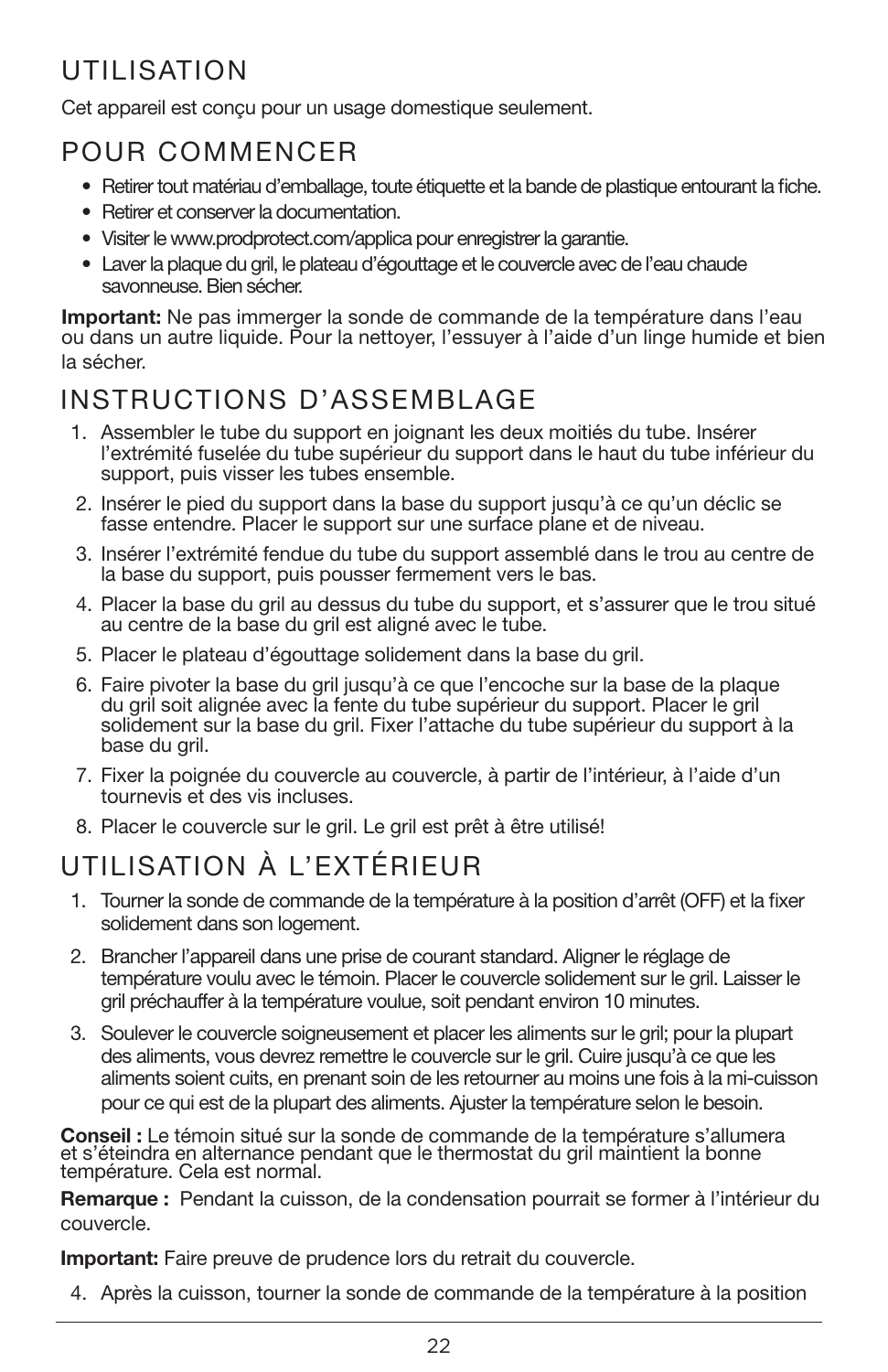d'arrêt (OFF). Le témoin de la sonde de commande de température s'éteindra. Débrancher le gril et le laisser refroidir avant de le désassembler et de le nettoyer. Voir la section ENTRETIEN ET NETTOYAGE.

Remarque : Il est possible de régler la sonde de commande de la température à la position 1 pour garder les aliments chauds pendant une courte période de temps.

Remarque : Se servir uniquement d'ustensiles en plastique ou en bois sur la surface antiadhésive.

Mise en garde : Les surfaces du gril sont très chaudes durant l'utilisation. Laisser le gril, le plateau d'égouttage, le couvercle et la base du gril refroidir complètement avant de les manipuler et de les nettoyer.

# UTILISATION À L'INTÉRIEUR

• Pour utiliser le gril à l'intérieur, détacher puis retirer la base du gril du tube supérieur du support, et placer la base sur une surface résistante à la chaleur.

Important: Ne jamais utiliser le gril si sa base n'est pas solidement en place.

Mise en garde : Certains finis de comptoir sont plus sensibles à la chaleur; s'assurer que la surface du comptoir peut résister à une température de 65 °C (150 °F) pour éviter de la décolorer ou de l'endommager.

# ENTRETIEN ET NETTOYAGE



#### Mise en garde : Pour éviter les brûlures accidentelles, laisser refroidir le gril complètement avant de le nettoyer.

Cet appareil ne contient aucune pièce réparable par l'utilisateur. Confier la réparation à un technicien qualifié.

- 1. Débrancher le gril et le laisser refroidir avant de le désassembler et de le nettoyer. Nettoyer toutes les pièces à fond après chaque utilisation.
- 2. Retirer la sonde de commande de la température (NE PAS IMMERGER DANS L'EAU). Essuyer à l'aide d'un linge humide et bien sécher.
- 3. Enlever la base du gril et vider le plateau d'égouttage.
- 4. Laver la plaque du gril, le plateau d'égouttage et le couvercle avec de l'eau chaude savonneuse. Bien sécher.

Important: Ne pas utiliser de tampons à récurer métalliques, de laine d'acier ou tout autre nettoyant abrasif pour nettoyer n'importe quelle partie du gril. Utiliser uniquement des tampons à récurer en nylon ou non métalliques.

Mise en garde : Le logement de la sonde de commande de la température doit toujours être complètement sec avant l'utilisation. S'assurer que le logement de la sonde est sec avant d'y insérer la sonde de commande.

Remarque : Cet appareil ne doit pas être entreposé à l'extérieur.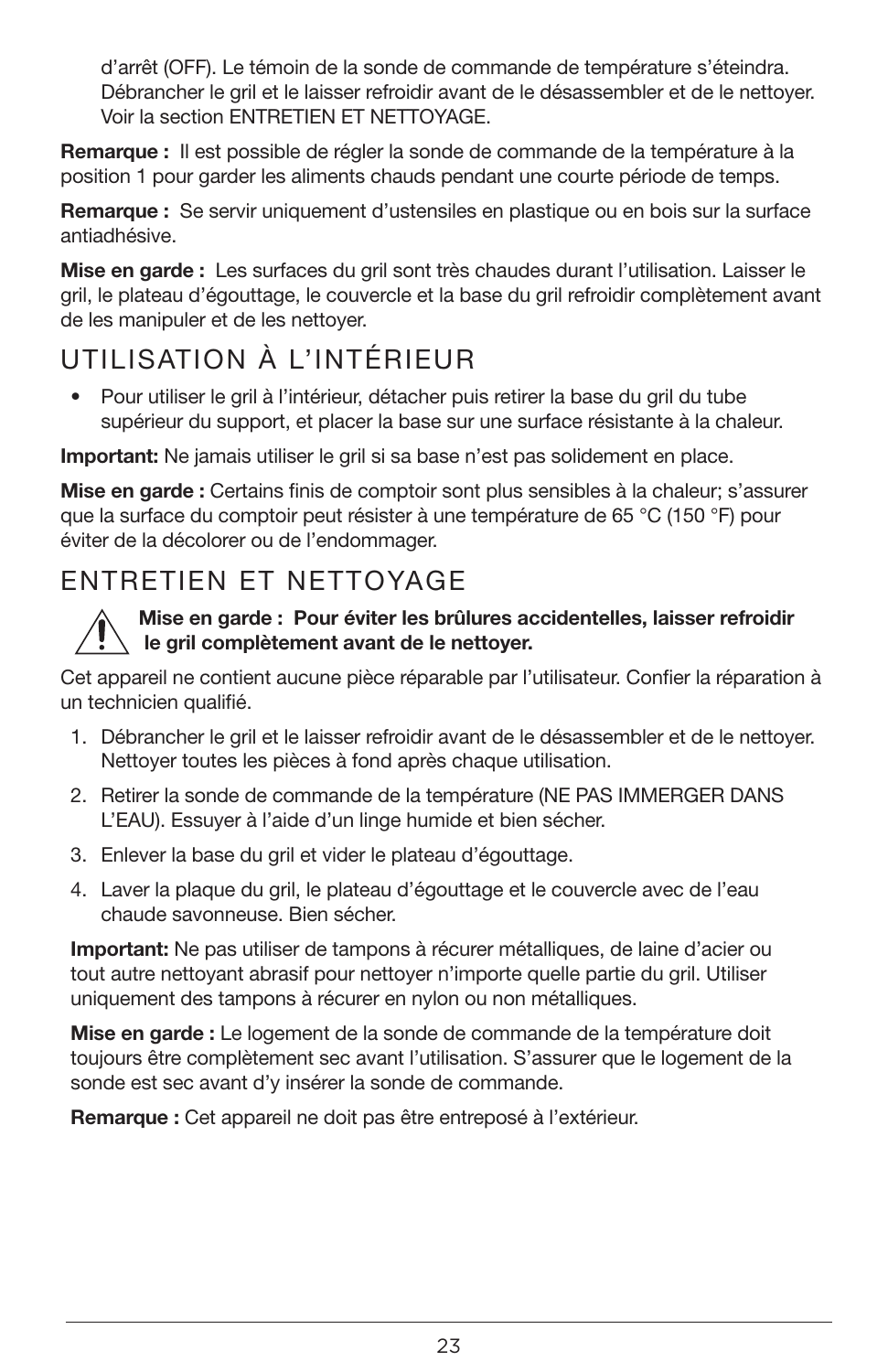# TABLEAU DE CUISSON

Le tableau suivant est fourni uniquement à titre indicatif. Le temps de cuisson dépend de l'épaisseur des aliments. Pour s'assurer que les aliments sont cuits, la USDA recommande d'utiliser un thermomètre à viande pour vérifier si les aliments ont atteint leur point de cuisson. Insérer le thermomètre dans la partie la plus épaisse de la viande et attendre que la température se stabilise.

| <b>ALIMENT</b>                                                                                                                                                                                                                   | RÉGLAGE DE LA<br>TEMPÉRATURE | <b>TEMPS DE CUISSON</b><br>Tourner les aliments à mi-cuisson                                                                                                                           | <b>CONSEILS/</b><br><b>REMARQUES</b>                                                                                                        |  |  |
|----------------------------------------------------------------------------------------------------------------------------------------------------------------------------------------------------------------------------------|------------------------------|----------------------------------------------------------------------------------------------------------------------------------------------------------------------------------------|---------------------------------------------------------------------------------------------------------------------------------------------|--|--|
| <b>VIANDE</b>                                                                                                                                                                                                                    |                              |                                                                                                                                                                                        |                                                                                                                                             |  |  |
| Hamburgers, frais,<br>115 g (5 oz)                                                                                                                                                                                               | #4                           | 8-10 min par côté ou jusqu'à<br>71 °C (160 °F)                                                                                                                                         | Former des galettes de<br>1,3 cm (1/2 po) au plus                                                                                           |  |  |
| Brochettes de bœuf                                                                                                                                                                                                               | #4                           | 4-6 min par côté pour<br>mi-saignant<br>5-6 min par côté pour à<br>point                                                                                                               | Découper la viande et les<br>légumes en cubes de 2,5<br>cm (1 po). Faire tremper<br>les broches en bois pour<br>éviter qu'elles ne brûlent. |  |  |
| Bifteck maigre,<br>désossé<br>(contre-filet,<br>surlonge, filet)                                                                                                                                                                 | #5                           | Mi-saignant (55-60 °C/130-140<br><sup>9</sup> F) 3-4 min par côté<br>A point (60-65 °C/140-150 °F)<br>4-6 min par côté<br>À point/bien cuit (68-71 °C/155-<br>160 °F) 6-8 min par côté | Fondé sur une épaisseur<br>de 1,9 cm (3/4 po). Pour<br>un bifteck plus saignant,<br>laisser reposer 2-3 min<br>avant de servir.             |  |  |
| Hot Dogs                                                                                                                                                                                                                         | #4                           | 3-4 min ou jusqu'à 62 °C<br>(145 °F)                                                                                                                                                   | Tourner pour un grillage<br>uniforme.                                                                                                       |  |  |
| <b>VOLAILLE</b>                                                                                                                                                                                                                  |                              |                                                                                                                                                                                        |                                                                                                                                             |  |  |
| Poitrine de poulet<br>désossée, sans la<br>peau                                                                                                                                                                                  | #4                           | 10-12 min par côté ou jusqu'à<br>température minimale de 71<br>°C (165 °F) dans la partie la<br>plus épaisse.                                                                          | Aplatir la viande au maillet<br>ou couper le poulet en<br>morceaux de même<br>épaisseur pour une<br>cuisson plus uniforme.                  |  |  |
| Burgers de dinde<br>hachée                                                                                                                                                                                                       | #4                           | 8-10 min par côté ou jusqu'à<br>température minimale de 71<br>°C (160 °F)                                                                                                              | Former des galettes<br>de 1,3 cm (1/2 po)<br>d'épaisseur                                                                                    |  |  |
| <b>PORC</b>                                                                                                                                                                                                                      |                              |                                                                                                                                                                                        |                                                                                                                                             |  |  |
| Côtelettes de porc<br>désossé                                                                                                                                                                                                    | #4                           | 6-7 min par côté ou jusqu'à<br>température minimale de 62<br>°C (145 °F)                                                                                                               | Fondé sur une épaisseur<br>de 1,9 cm (3/4 po). Laisser<br>reposer 2-3 min                                                                   |  |  |
| <b>POISSON / FRUITS DE MER</b>                                                                                                                                                                                                   |                              |                                                                                                                                                                                        |                                                                                                                                             |  |  |
| Filets de saumon<br>140 g/5 oz), sans<br>peau                                                                                                                                                                                    | #5                           | 3-4 min par côté ou jusqu'à<br>température minimale de 62<br>°C (145 °F)                                                                                                               | Brosser la surface du<br>saumon avec de l'huile<br>avant le grillage pour<br>éviter qu'il ne colle.                                         |  |  |
| Crevettes                                                                                                                                                                                                                        | #5                           | 2-3 min par côté ou jusqu'à<br>rose                                                                                                                                                    | Remuer les crevettes dans<br>un peu de sel avant le<br>grillage.                                                                            |  |  |
| Minces filets de<br>poisson (perche,<br>tilapia, sole)                                                                                                                                                                           | #4                           | 3-4 min par côté ou jusqu'à<br>62 °C (145 °F)                                                                                                                                          | Brosser d'huile pour<br>éviter qu'ils ne collent                                                                                            |  |  |
| <b>LEGUMES</b> - Tremper les légumes dans l'huile pour ajouter de la saveur et éviter qu'ils ne sèchent.<br>Au besoin, commencer la cuisson à 4, puis réduire la température et faire cuire jusqu'à ce qu'ils<br>soient tendres. |                              |                                                                                                                                                                                        |                                                                                                                                             |  |  |
| Asperges                                                                                                                                                                                                                         | #4                           | 6-8 min ou jusqu'à ce qu'elles<br>soient tendres; tourner à<br>mi-cuisson pendant le grillage.                                                                                         | Le temps de grillage varie<br>selon le diamètre des<br>aliments.                                                                            |  |  |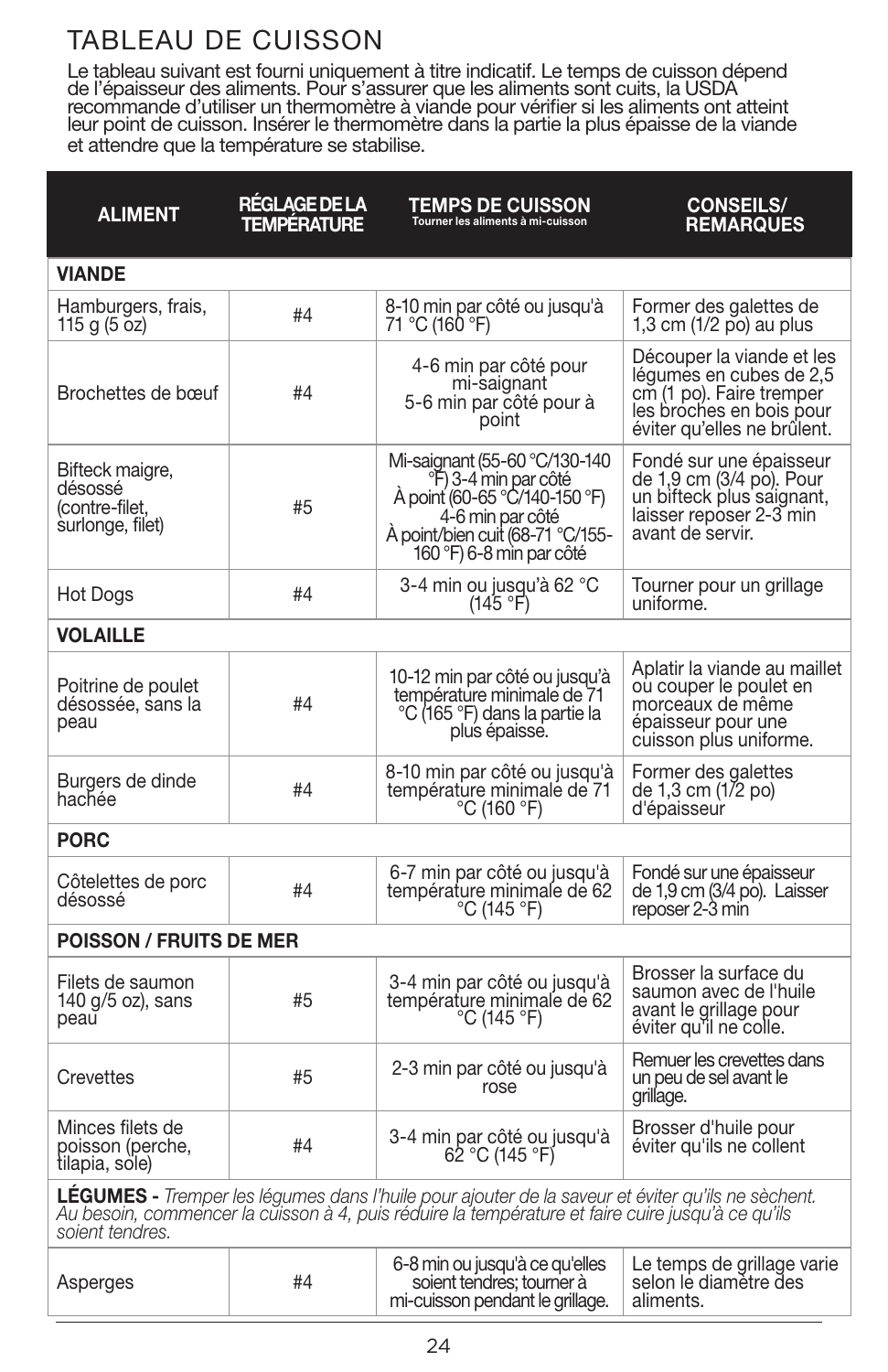| <b>ALIMENT</b>                                 | <b>RÉGLAGE DE LA</b><br><b>TEMPÉRATURE</b> | <b>TEMPS DE CUISSON</b><br>Tourner les aliments à mi-cuisson                        | <b>CONSEILS/</b><br><b>REMARQUES</b>                         |  |
|------------------------------------------------|--------------------------------------------|-------------------------------------------------------------------------------------|--------------------------------------------------------------|--|
| Poivrons, épépinés et<br>en quartiers          | #4                                         | 3-4 min par côté                                                                    |                                                              |  |
| Oignons tranchés                               | #4                                         | 4-6 min par côté                                                                    | 1,2 cm (1/2 po)<br>d'épaisseur                               |  |
| Courges d'été (jaunes,<br>zucchini), tranchées | #4                                         | 4-5 min par côté                                                                    |                                                              |  |
| <b>AUTRE</b>                                   |                                            |                                                                                     |                                                              |  |
| Pizza réfrigérée                               | #4                                         | 12-14 min ou jusqu'à ce que<br>la pizza soit chaude et que<br>le fromage ait fondu. | Il n'est pas recommandé<br>de griller une pizza<br>surgelée. |  |

# BROCHETTES DE BŒUF ASIATIQUES

Temps de préparation : 15 min Temps total : 30 min

#### Ingrédients :

125 ml (½ tasse) de ketchup 45 ml (3 c. à table) de sauce hoisin 750 g de bifteck de surlonge, découpé en morceaux de 4 cm 1/2 ananas frais, pelé et cœur enlevé, coupé en morceaux de 2,5 cm (1 po) 1 poivron vert, coupé en morceaux de 2,5 cm (1 po)

#### Directives :

Mélanger le ketchup et la sauce hoisin dans un bol. Ajouter le bœuf et agiter jusqu'à ce que les morceaux soient bien enrobés. Préchauffer le gril au réglage 4. Disposer les morceaux de bœuf, d'ananas et de poivron vert alternativement sur 6 broches (25 cm/10 po). Griller les brochettes de 10 à 15 minutes pour une cuisson à point (71 °C/160 °F), en tournant une fois et en brossant de sauce additionnelle. Servir avec du riz blanc ou brun si désiré.

#### Portions : 6

# SAUMON NOIRCI

*Enrober le saumon de cet assaisonnement épicé avant le grillage.*

Temps de préparation : 5 min Temps total: 15 min

#### Ingrédients :

15 ml (1 c. à table) de paprika 8 ml (½ c. à table) de poivre de cayenne 8 ml (½ c. à table d'oignon en poudre 5 ml (1 c. à thé) de sel 1,25 ml (¼ c. à thé) de poivre noir 1/2 ml (1 /8 c. à thé), de thym, de basilic et d'origan (chacun) 2 filets de saumon 10 ml (2 c. à thé) d'huile d'olive

#### Directives:

Mélanger les épices dans un petit bol. Préchauffer le gril au réglage 5. Brosser d'huile d'olive la surface des filets de saumon; garnir avec le mélange d'épices. Griller de 4 à 5 minutes de chaque côté ou jusqu'à ce qu'ils soient cuits (62 °C/145 °F min).

#### Portions: 2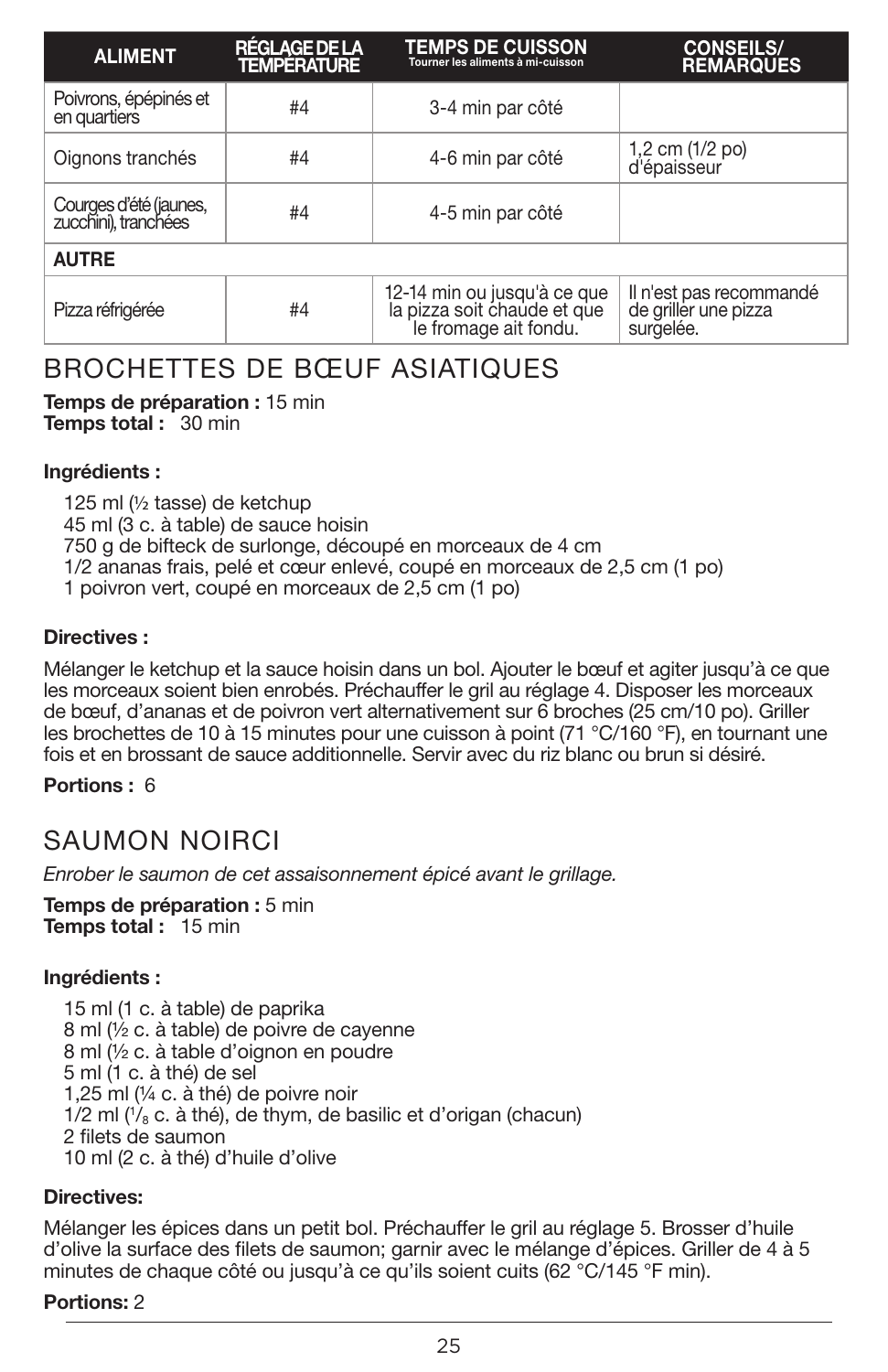# FAJITAS AU POULET

*Envelopper les poitrines de poulet, les poivrons et les oignons grillés et marinés dans des tortillas à la farine chauds.*

Temps de préparation : 25 min. incluant la réfrigération **Temps total: 40 min** 

#### Ingrédients :

30 ml (2 c. à table) d'huile végétale 1 poivron vert de taille moyenne, évidé, épépiné en découpé en languettes 1 poivron rouge de taille moyenne, évidé, épépiné en découpé en languettes 1 oignon moyen, tranché 5 ml (1 c. à thé) de paprika 5 ml (1 c. à thé) de poudre de chili 5 ml (1 c. à thé) de cumin 5 ml (1 c. à thé) de poudre d'ail 5 ml (1 c. à thé) de sel cacher 15 ml (1 c. à table) de jus de lime frais 750 g (1 ½ lb) de poitrine de poulet désossée, sans la peau, aplatie en morceaux de 1,2 cm (½ po) d'épaisseur 8 tortillas à la farine (20 cm/8 po), chauds Laitue déchirée, fromage râpé, guacamole, salsa et crème sure, pour garniture

#### Directives :

Verser l'huile dans un petit bol à mélanger. Ajouter les poivrons et les oignons; mélanger pour enrober. Réserver. Placer les épices dans un sac en plastique hermétique. Ajouter le jus de lime et le poulet, fermer le sac et agiter délicatement le poulet pour l'enrober. Réfrigérer de 15 à 30 minutes. Préchauffer le gril au réglage 4. Cuire le poulet de 5 à 6 minutes de chaque côté ou jusqu'à ce qu'il soit cuit ( $74\text{ °C}/165\text{ °F}$  min). Retirer le poulet du gril; laisser reposer 3 minutes. Découper le poulet en languettes. Entre-temps, placer les poivrons et les oignons sur le gril; cuire en tournant fréquemment jusqu'à ce qu'ils soient croustillants. Pour servir, avec une cuillère, garnir le poulet et les légumes de votre choix de garniture au centre des tortillas; plier en deux.

Portions : 8

# ASPERGES AVEC FROMAGE FETA

Temps de préparation : 5 min Temps total: 15 min

#### Ingrédients :

450 g (1 lb) d'asperges fraîches, lavées et parées 30 ml (2 c. à table) d'huile d'olive 1,25 ml (¼ c. à thé) de flocons de piment rouge écrasé 80 ml (<sup>1/</sup><sub>3</sub> tasse) de fromage féta émietté

#### Directives :

Préchauffer le gril au réglage 4. Mélanger les asperges avec l'huile d'olive et les flocons de piment rouge. Griller le couvercle fermé, de 4 à 5 minutes. Tourner les asperges et griller 4 minutes additionnelles ou jusqu'à ce qu'elles soient tendres et croustillantes. Les retirer du gril. Garnir de fromage féta avant de servir.

#### Portions: 4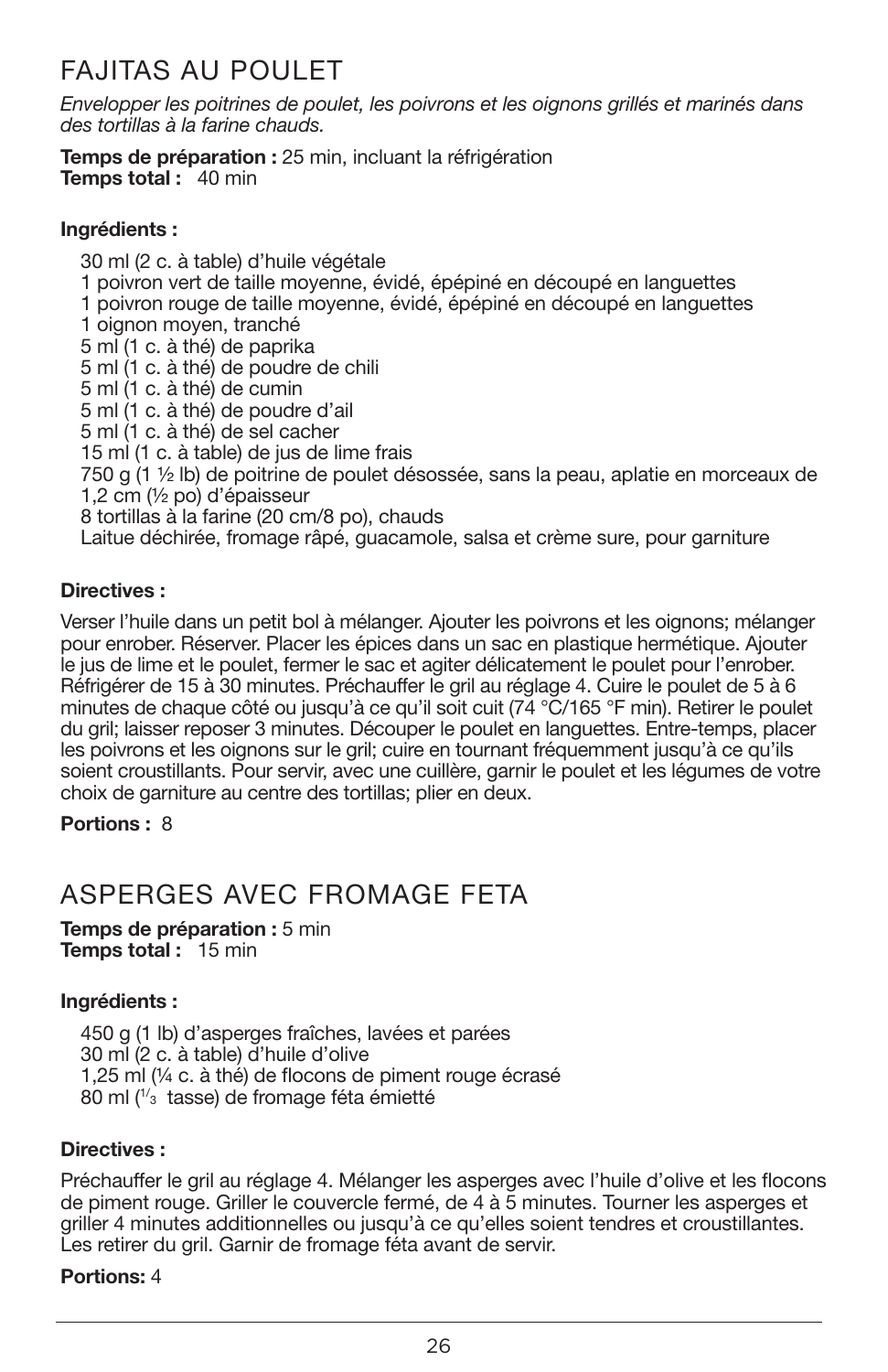# TACO BURGER

#### Temps de préparation : 20 min Temps total: 20 min

#### Ingrédients :

450 g (1 lb) de bœuf haché 1 sachet d'assaisonnement à taco 1 petit oignon, haché 4 pains à hamburgers 4 tranches de fromage cheddar 4 feuilles de laitue 4 tranches de tomate 60 ml (¼ tasse) de mayonnaise 60 ml (¼ tasse) de salsa

#### Directives :

Préchauffer le gril au réglage 3. Mélanger le bœuf haché, l'assaisonnement à taco et l'oignon; former 4 galettes de 1,2 cm (1/2 po) d'épaisseur. Cuire les galettes de 4 à 5 minutes de chaque côté ou jusqu'à ce qu'elles soient cuites (71 °C/160 °F). Les retirer du gril; garnir de tranches de fromage. Mélanger la mayonnaise et la salsa. Garnir chaque pain de laitue, tomates, bœuf et salsa.

#### Portions : 4

Variante : *Pour obtenir des mini burgers, former 8 boulettes de 56 g (2 oz). Aplatir légèrement les boulettes et griller de 4 à 5 minutes de chaque côté ou jusqu'à (71 °C/160 °F). Servir sur petits pains à sandwich avec garnitures.*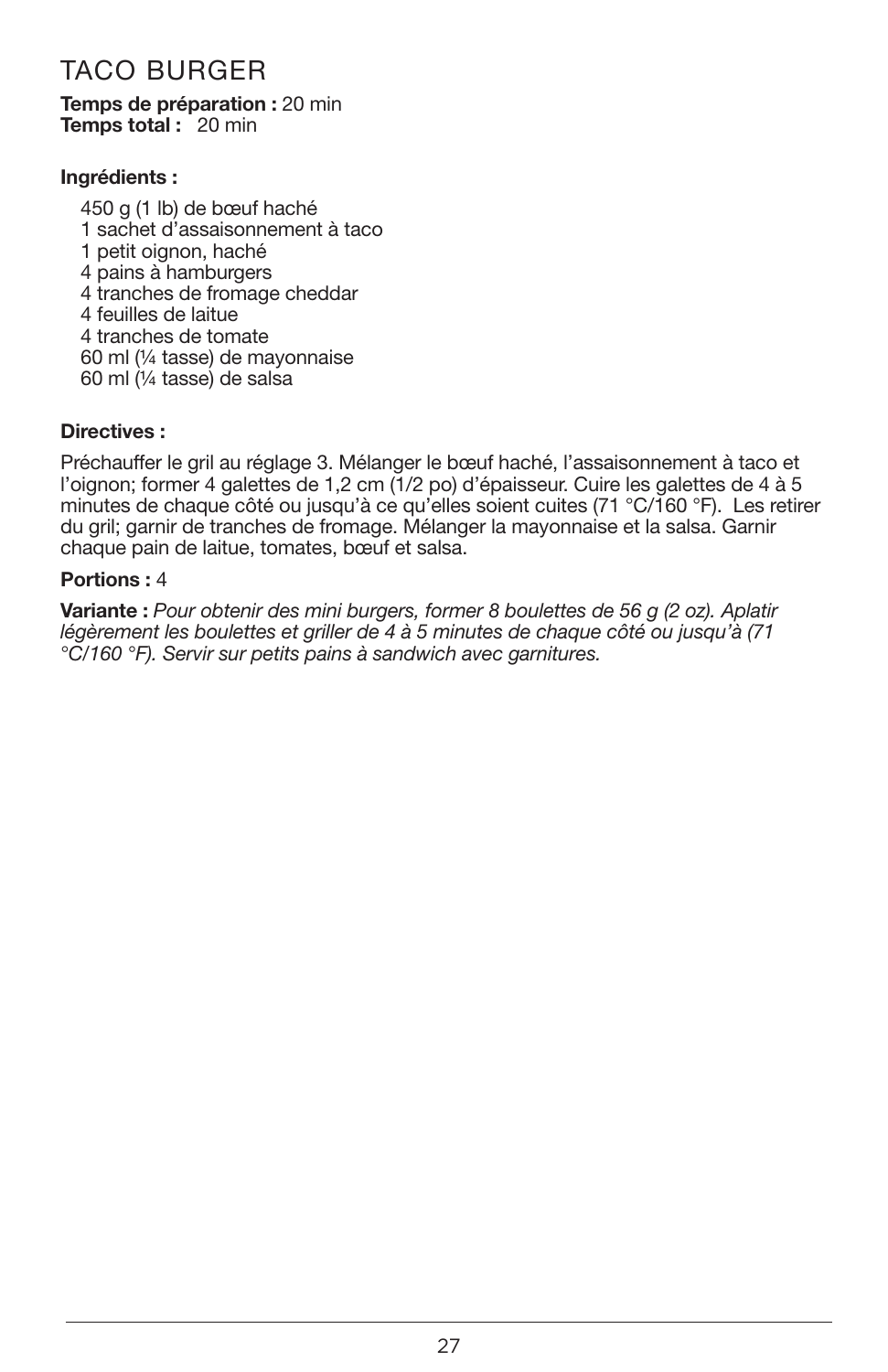# RENSEIGNEMENTS DE GARANTIE ET SERVICE À LA CLIENTÈLE

Pour communiquer avec les services d'entretien ou de réparation, ou pour adresser toute question relative au produit, composer le numéro sans frais approprié indiqué sur la page couverture. Ne pas retourner le produit où il a été acheté. Ne pas poster le produit au fabricant ni le porter dans un centre de service. On peut également consulter le site web indiqué sur la page couverture.

#### Garantie Limitée De 3 Ans (Valable seulement aux États-Unis et au Canada)

#### Quelle est la couverture?

• Tout défaut de main-d'oeuvre ou de matériau; toutefois, la responsabilité de la société. Applica se limite au prix d'achat du produit.

#### Quelle est la durée?

• 3 année(s) à compter de la date d'achat initiale, avec une preuve d'achat.

#### Quelle aide offrons nous?

• Remplacement par un produit raisonnablement semblable nouveau ou réusiné.

#### Comment se prévaut-on du service?

- • Conserver son reçu de caisse comme preuve de la date d'achat.
- • Visiter notre site web au www.prodprotect.com/applica, ou composer sans frais le **1-800 231-9786**, pour obtenir des renseignements généraux relatifs à la garantie.
- • On peut également communiquer avec le service des pièces et des accessoires au **1-800 738-0245.**

#### Qu'est-ce que la garantie ne couvre pas?

- Des dommages dus à une utilisation commerciale.
- • Des dommages causés par une mauvaise utilisation ou de la négligence.
- · Des produits qui ont été modifiés.
- Des produits utilisés ou entretenus hors du pays où ils ont été achetés.
- • Des pièces en verre et tout autre accessoire emballés avec le produit.
- • Les frais de transport et de manutention reliés au remplacement du produit.
- • Des dommages indirects (il faut toutefois prendre note que certains états ne permettent pas l'exclusion ni la limitation des dommages indirects).

#### Quelles lois régissent la garantie?

• Les modalités de la présente garantie donnent des droits légaux spécifiques. L'utilisateur peut également se prévaloir d'autres droits selon l'état ou la province qu'il habite.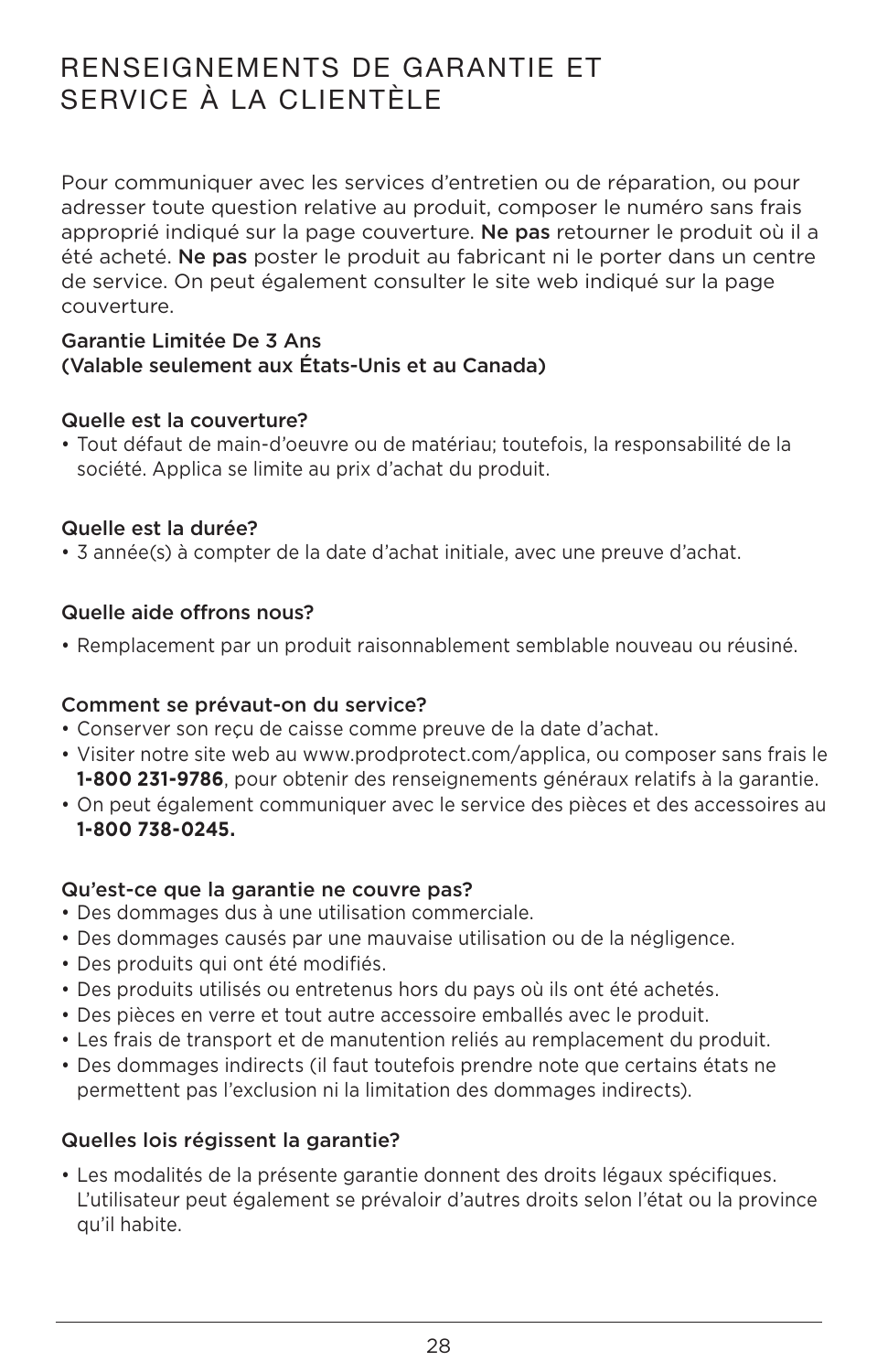# PÓLIZA DE GARANTÍA

#### (Válida sólo para México)

#### DURACIÓN

Rayovac de México SA de CV garantiza este producto por 2 años a partir de la fecha original de compra.

#### ¿Qué cubre esta garantía?

- Esta Garantía cubre cualquier defecto que presenten las piezas, componentes y la mano de obra contenidas en este producto.
- Requisitos para hacer válida la garantía
- Para reclamar su Garantía deberá presentar al Centro de Servicio Autorizado la póliza sellada por el establecimiento en donde adquirió el producto. Si no la tiene, podrá presentar el comprobante de compra original.

#### ¿Donde hago válida la garantía?

• Llame sin costo al teléfono 01 800 714 2503, para ubicar el Centro de Servicio Autorizado más cercano a su domicilio en donde usted podrá encontrar partes, componentes, consumibles y accesorios.

#### Procedimiento para hacer válida la garantía

Acuda al Centro de Servicio Autorizado con el producto con la póliza de Garantía sellada o el comprobante de compra original, ahí se reemplazará cualquier pieza o componente defectuoso sin cargo alguno para el usuario final. Esta Garantía incluye los gastos de transportación que se deriven de su cumplimiento.

#### Excepciones

Esta Garantía no será válida cuando el producto:

- A) Se hubiese utilizado en condiciones distintas a las normales.
- B) No hubiese sido operado de acuerdo con el instructivo de uso que le acompaña.
- C) Cuando el producto hubiese sido alterado o reparado por personas no autorizadas por Rayovac de México SA de CV.

Nota: Usted podra encontrar partes, componentes, consumibles y accesorios en los centros de servicios autorizados. Esta garantía incluyen los gastos de transportación que se deriven de sus cumplimiento dentro de sus red de servicio.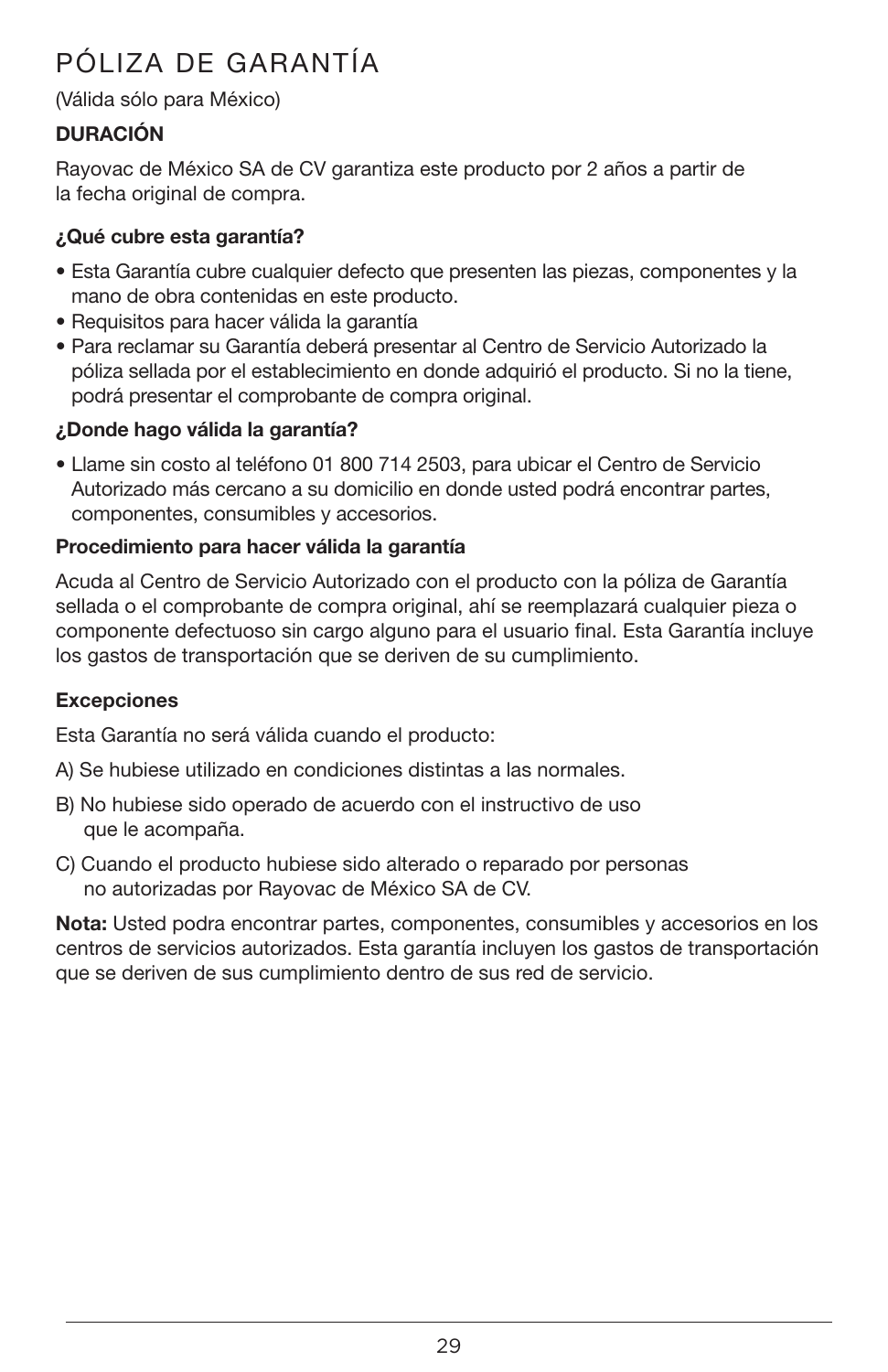Por favor llame al número correspondiente que aparece en la lista a continuación para solicitar que se haga efectiva la garantía y donde Ud. puede solicitar servicio, reparaciones o partes en el país donde el producto fué comprado.

#### **Argentina**

Servicio Técnico Monroe 3351 CABA Argentina Tel: 0800 – 444 - 7296 servicios@rayovac.com.ar

#### Chile

SERVICIO DE MAQUINAS Y HERRAMIENTAS LTDA. Portugal Nº 644 Santiago – Chile Fonos: 02-6355208 / 02-6341169 Email: servicio@spectrumbrands.cl Call center: 800-171-051

#### Colombia

Rayovac Varta S.A Carrera 17 Número 89-40 Línea gratuita nacional Tel. 018000510012

#### Costa Rica

Aplicaciones Electromecanicas, S.A. Calle 26 Bis y Ave. 3 San Jose, Costa Rica Tel. (506) 257-5716 / 223-0136 administracion@masterecuador.com

#### Ecuador

SERVICIO MASTER ECUADOR ALMERIA N50-71 Y DE LOS ALAMOS Tel. (593) 2281-3882 / 2240-9870

#### El Salvador

Calle San Antonio Abad 2936 San Salvador, El Salvador Tel. (503) 2284-8374

#### Guatemala

MacPartes SA 3ª Calle 414 Zona 9 Frente a Tecun Tel. (502) 2331-5020 / 2332-2101

#### Honduras

**ServiTotal** Contigua a Telecentro Tegucigalpa, Honduras, Tel. (504) 235-6271

#### México

Articulo 123 # 95 Local 109 y 112 Col. Centro, Cuauhtemoc, México, D.F. Tel. 01 800 714 2503

#### Nicaragua

**ServiTotal** De semáforo de portezuelo 500 metros al sur. Managua, Nicaragua, Tel. (505) 248-7001

#### Panamá

Servicios Técnicos CAPRI Tumbamuerto Boulevard El Dorado Panamá 500 metros al sur. Tel. 3020-480-800 sin costo (507) 2360-236 / 159

#### Perú

Servicio Central Fast Service Av. Angamos Este 2431 San Boria, Lima Perú Tel. (511) 2251 388

#### Puerto Rico

Buckeye Service Jesús P. Piñero #1013 Puerto Nuevo, SJ PR 00920 Tel.: (787) 782-6175

#### Republica Dominicana

Prolongación Av. Rómulo Betancourt Zona Industrial de Herrera Santo Domingo, República Dominicana Tel.: (809) 530-5409

#### Venezuela

Inversiones BDR CA Av. Casanova C.C. City Market Nivel Plaza Local 153 Diagonal Hotel Melia, Caracas. Tel. (582) 324-0969

www.applicaservice.com servicio@applicamail.com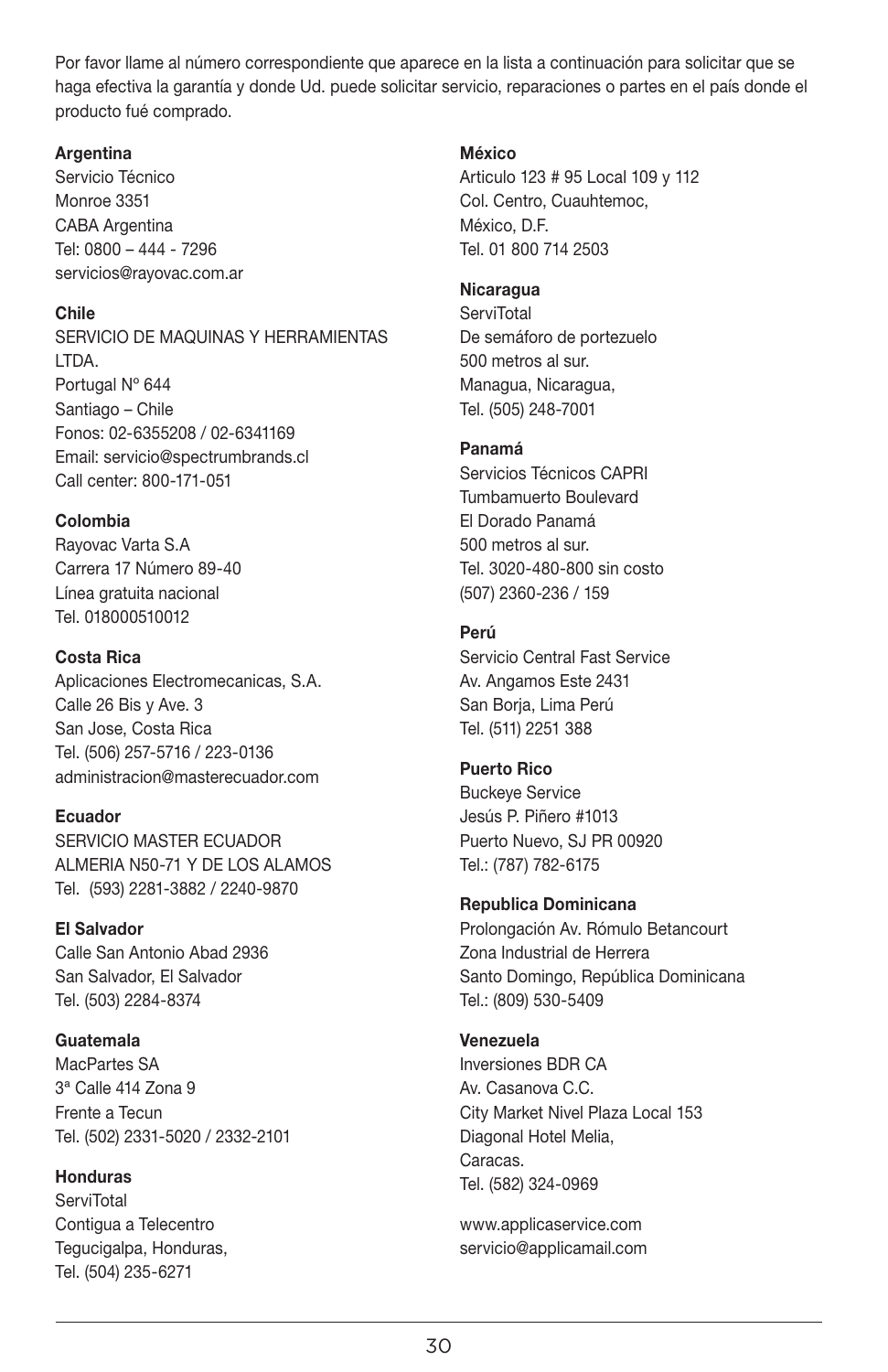Sello del Distribuidor:

Fecha de compra:

Modelo:

Código de fecha / Date Code / Le code de date:

#### GFO240S - 1600 W 120 V ~ 60 HZ GFO240GM - 1600 W 120 V ~ 60 HZ

Comercializado por: Rayovac de México S.A de C.V Autopista México Querétaro No 3069-C Oficina 004 Colonia San Andrés Atenco, Tlalnepantla Estado de México, C.P. 54040 Mexico. Tel: (55) 5831 – 7070 Servicio y Reparación Art. 123 No. 95 Col. Centro, C.P. 06050 Deleg. Cuauhtemoc Servicio al Consumidor,

Venta de Refacciones y Accesorios 01 800 714 2503

Importado por / Imported by: RAYOVAC ARGENTINA S.R.L. Humboldt 2495 Piso# 3 (C1425FUG) C.A.B.A. Argentina. C.U.I.T No. 30-70706168-1

Importado por / Imported by: Rayovac de México S.A de C.V Autopista México Querétaro No3069-C Oficina 004 Colonia San Andrés Atenco, Tlalnepantla Estadode México, C.P. 54040 Mexico.

Tel: (55) 5831-7070 Para atención de garantía marque: 01 (800) 714 2503